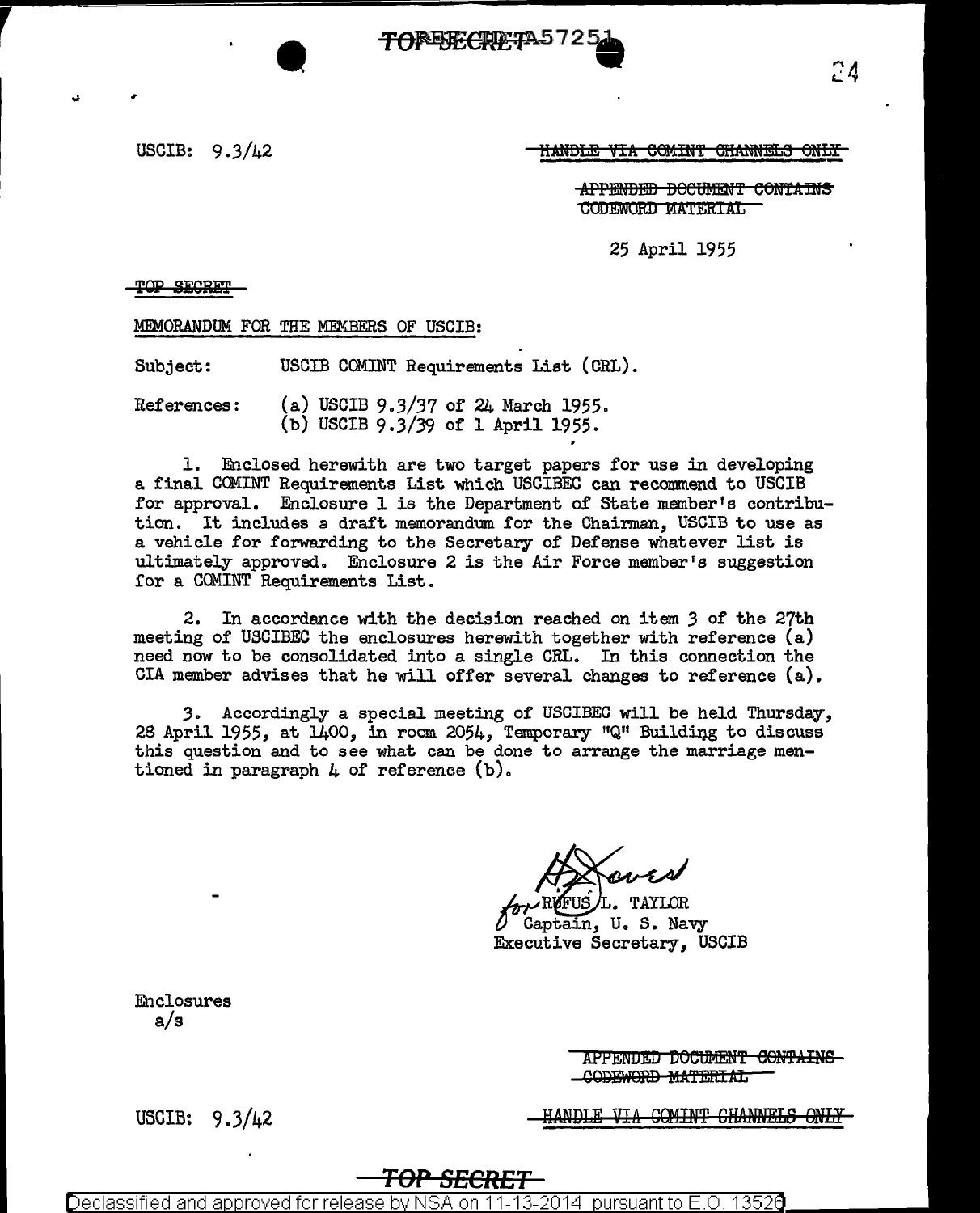.<br>REF ID:A57251

20 April 1955

~

₹

MEMORANDUM FOR THE CHAIRMAN, USC IBEC SUBJECT: Long-Range COMIN'l' Requirements

Recent USCIBEC discussions indicate a tendency to raccept as a resolution of the long-range requirements problem either a brief list of general topics or a lengthy amalgamation of subject matter lists compiled by the member departments and agencies. The Department of State member believes that neither *ot* these schemes is feasible since the Director, NSA has already stated that the existing MRL, which is a list of general topics, and its appendices, which are lengthy subject matter lists, do not provide him with the requisite guidance.

On the assumption that something other than a re-writing of previous approaches to the problem is necessary but accepting the need tor titting COMINT requirements into a general USCIB-approved framework the follow-1ng documents are s11bmitted tor the consideration of USCIBEC:

(1) A draft transmittal memorandum to the Secretary of Defense from the Chairman, USCIB.

(2) A basic COMINT Requirements List.

(3) An annex to the basic list.·

These are target papers offered in the hope that the new approach presented therein can provide a means of solving this very difficult problem.

~~ T. Achilles Polyzoides Department of State Member



りち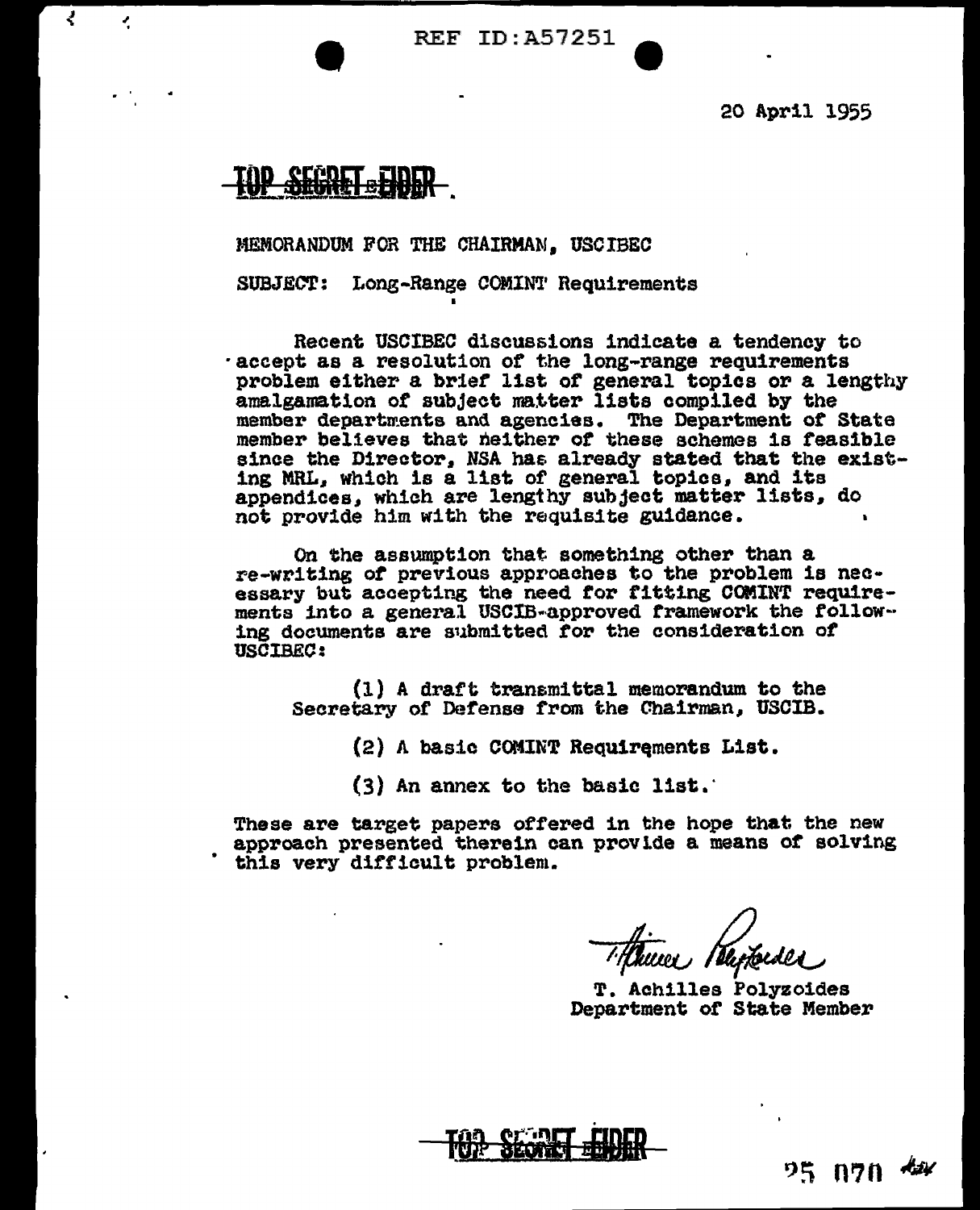REF ID:A57251

DRAFT

20 April 1955

TOP SECRET BIDER

...

 $\mathbf{a}$ 

MEMORANDUM FOR THE SECRftARY OF DEFENSE

SUBJECT: Guidance *tor* COMINT Activities

USCIB has considered the requirements of its member departments and agenciea tor intormation which may be derived from CCMIN'l' activities and has prepared a consolidated statement or the obJeot1ves to wh1oll these activities should be diracted. The statement is contained in the attached "List of COMINT Objectives" and its Annex. It is designed to serve as the long-term guidance for the conduct of DIRNSA's COMINT production activities to meet the needs of the departments and agencies authorized to receive COMINT.

The List of OCMIN'l' CbJeotives contains (1) the broad CCllINT tasks which should constitute the mission or NSA, (2) the Priority National Intelligence Objectives to which these tasks relate and  $(3)$  the COMINT targets considered relevant to the COMINT tasks. The COMINT targets are the oommun1cat1ons which, by their content *01'* the technical information available from them, are considered to contain the 1ntormat1on needed from this source. The Annex to this list presents deta11s which should be considered in allocating resources to these targets.

The COMINT tasks and targets are presented in order of their importance based upon (1) the national objectives set forth in DCID 4/4, (2) the unique character of COMINT as a source *ot* 1nformat1on and (3) the uaetulness *ot* this information in relation to intelligence from other sources. Insofar as possible and reasonable and subject to the procedures for adjustment outlined below, COMINT production resources should be directed to the accomplishment of these tasks in the order listed. However, all the tasks are important and it should not be considered that every target listed under a given task is more important than all the targets listed under tasks falling lower in the list.

USCIB recognizes that COMINT production resources are insufficient to accomplish fully all the tasks listed, that the order or tasks and targets may not constitute the most eft1c1ent basis tor allocating existing COMINT resources and that successful exploitation of COMINT targets can rarely be achieved in direct proportion to the resou~ces applied to them or in order *ot* their

> TOP <del>SECRET EIDER</del>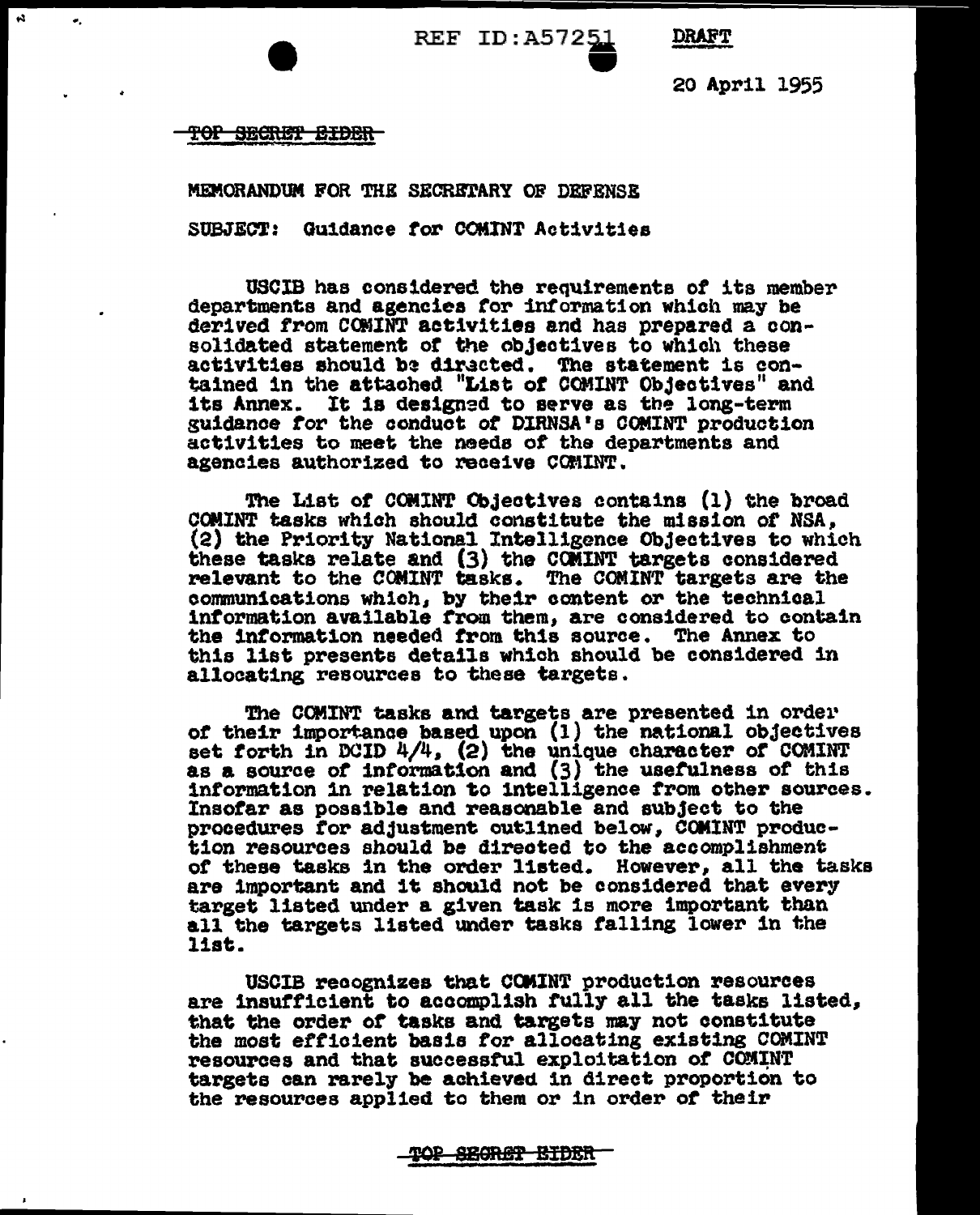turke Eration Antolog  $-2 -$ 

relative importance. Also, USCIB has not attempted to cover basic requirements tor technical development and continuity. For these reasons 1t is, theretore, the intention *ot* USCIB that the Director. NSA examine the attached list and, considering the technical factors which he alone can evaluate properly, present to USCIB <sup>a</sup>propoaed plan tor the allocation *ot* COMINT production resources, together with comments on the adequacy and utility of the List of COMINT Objectives. It is anticipated that on the basis *ot* these comments and the allocation plan USCIB may desire to adjust the targets to achieve greater riex1b111ty and to obtain optimwn benetit trom the actual capabilities *ot* CQilINT activities.

USCIB recommends that the enclosed List of COMINT ObJectives and its Annex be promulgated as the basis tor the conduct *ot* COMINT production activities subject to the adjustment procedure described immediately above.

> Allen w. Dulles Chairman, USCIB

**Attachments** 

..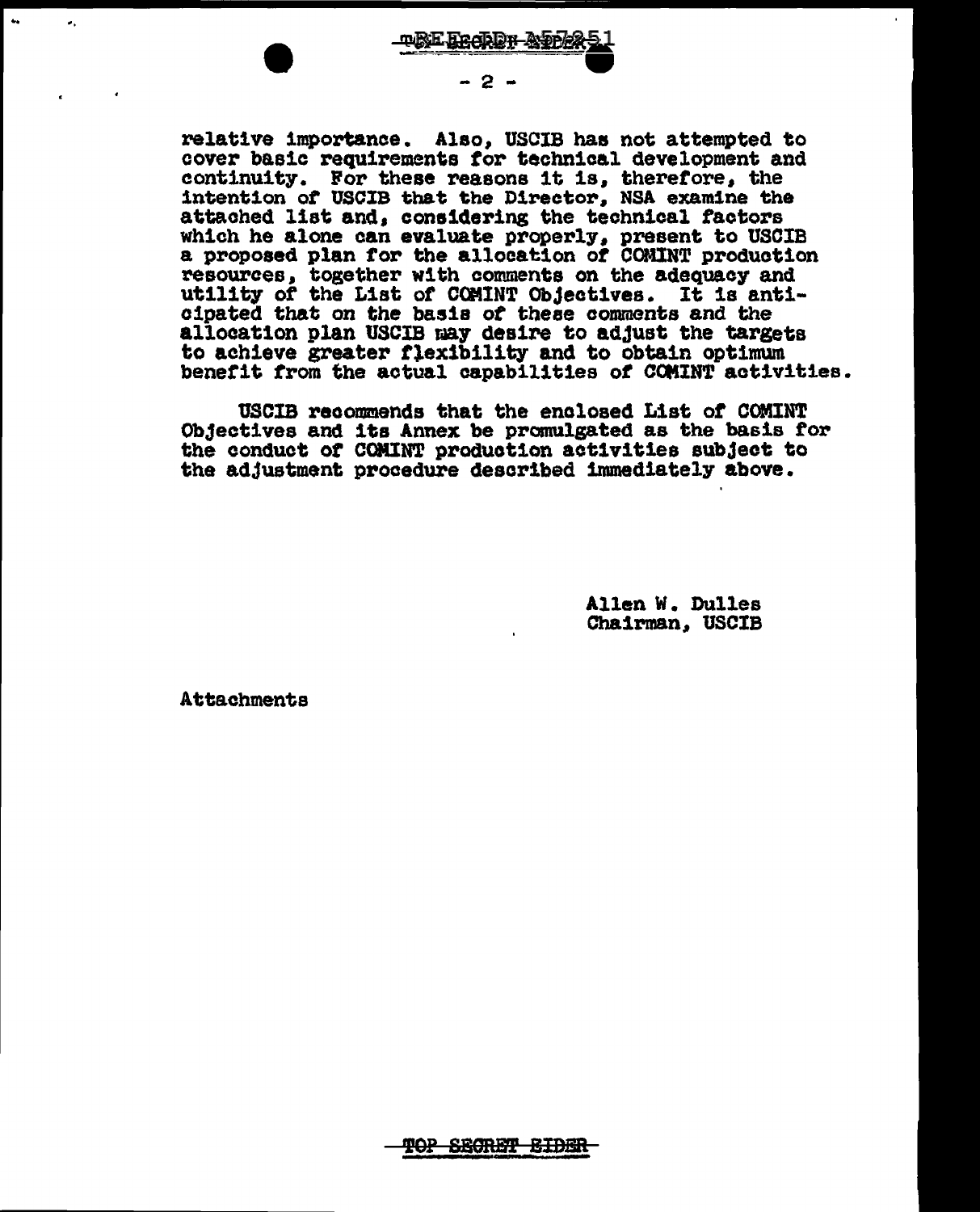l: l: li: i. i.11) : A \* s \* d' 2 \* s il.

#### T<del>OP SECRET EIDER</del>

#### BASIC COMINT REQUIREMENTS LIST

None

Priority National Intelligence Objectives ...  $(DCID \t4/4)$ 

#### COMINT Tasks

- 1. Support tor military operations during hostilities and prior to hostilities maintenance of COMINT resources in an adequate state of readiness.
- 2. Early warning *ot* an attack or specific preparations for an attack upon the US, its forces or Allies to whom the US has a defense commitment.

*:* 

 $\mathbf{r}$ 

4.

 $3.$ 

. J

Ia. and b EO 3.3(h)(2) PL 86-36/50 USC 3605

Ic and d

Ia and b  $IIa, b, c, g, h, 1, j, m, o, q,$ r,s,t,u,v and w IIIa,b,c,d,e,t,h,1 and <sup>j</sup> 20 April 1955

#### COMINT Targets

(A brief statement of Orbit communications on which minimum continuity must be maintained.) Details are contained in the Annex

|<br>|-

(A brief statement of the relevant<br>types of Orbit communications.) Details are contained in the Annex

DRAFT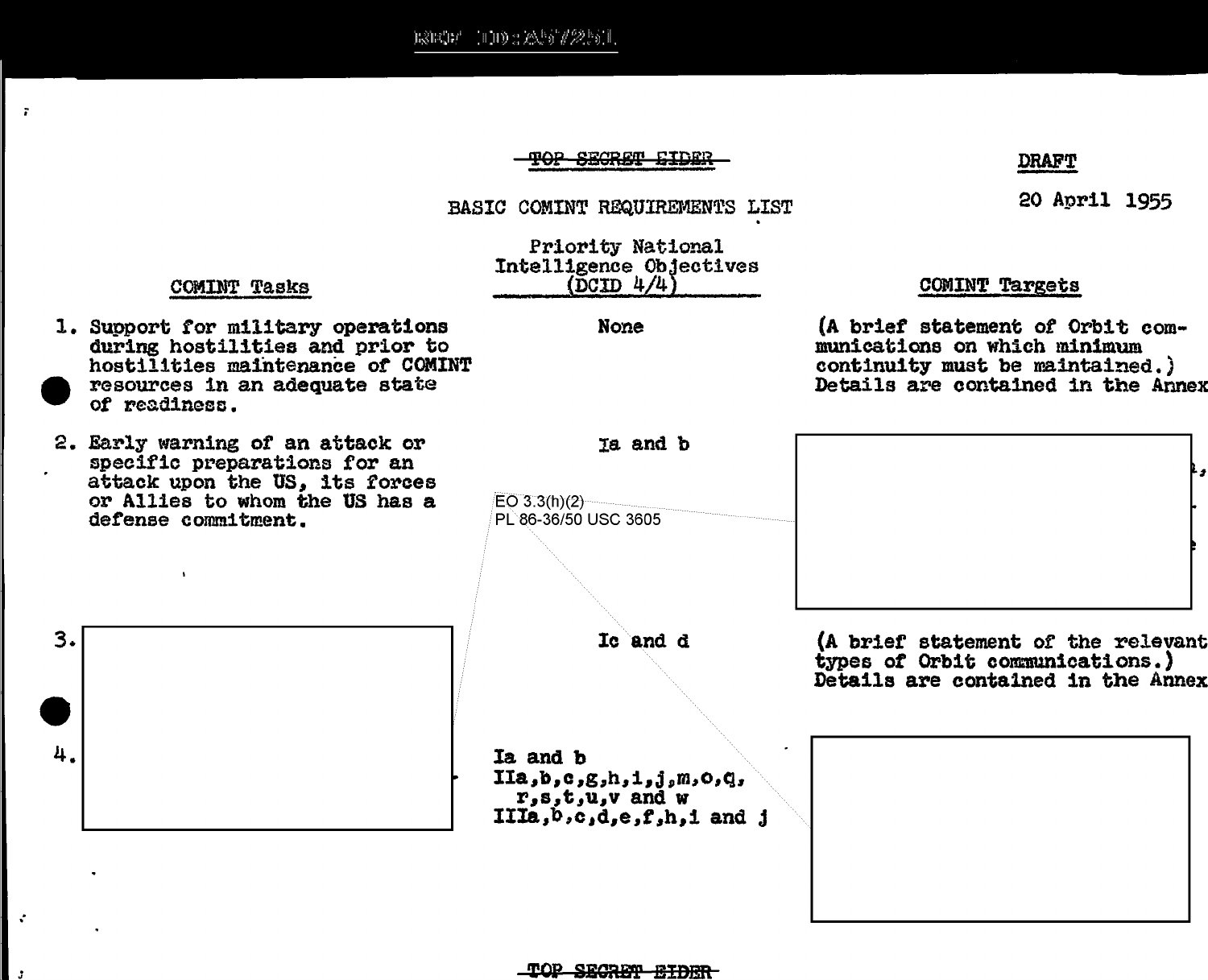|                                                                                    | $-2-$                                                                |                                                                                                                    |
|------------------------------------------------------------------------------------|----------------------------------------------------------------------|--------------------------------------------------------------------------------------------------------------------|
| <b>COMINT Tasks</b>                                                                | Priority National<br>Intelligence Objectives<br>(DCID 4/4)           | <b>COMINT Targets</b>                                                                                              |
| 5. Support for the clandestine and<br>counter-clandestine activities<br>of the US. | $\text{IIc}, \text{in}, \text{c}, \text{qu}$<br>IIIb, $d$ ,e,h and j | (A brief statement of the rele-<br>vant types of clandestine com-<br>munications.)<br>Details are contained in the |
|                                                                                    |                                                                      | Annex.                                                                                                             |
|                                                                                    | IId, $f$ , $l$ , $n$ and $p$                                         |                                                                                                                    |
|                                                                                    | $EQ$ 3.3(h)(2)<br>PL 86-36/50 USC 3605                               |                                                                                                                    |
|                                                                                    | IIb, $o$ , $d$ , $e$ , $1$ , $k$ , $m$ and $o$                       |                                                                                                                    |
|                                                                                    |                                                                      |                                                                                                                    |
|                                                                                    | $IIq, r, s, t, u, v$ and w<br>$IIIa, b, d, e, f, g, h, 1, j$ and $I$ |                                                                                                                    |
|                                                                                    | $IIq$ , s and $v$<br>IIIc and h                                      |                                                                                                                    |
|                                                                                    |                                                                      |                                                                                                                    |

TOP SECRET EIDER

 $\sim 10^{-1}$ 

.·

 $\sim 10^{11}$  .

 $\sim$ 

,.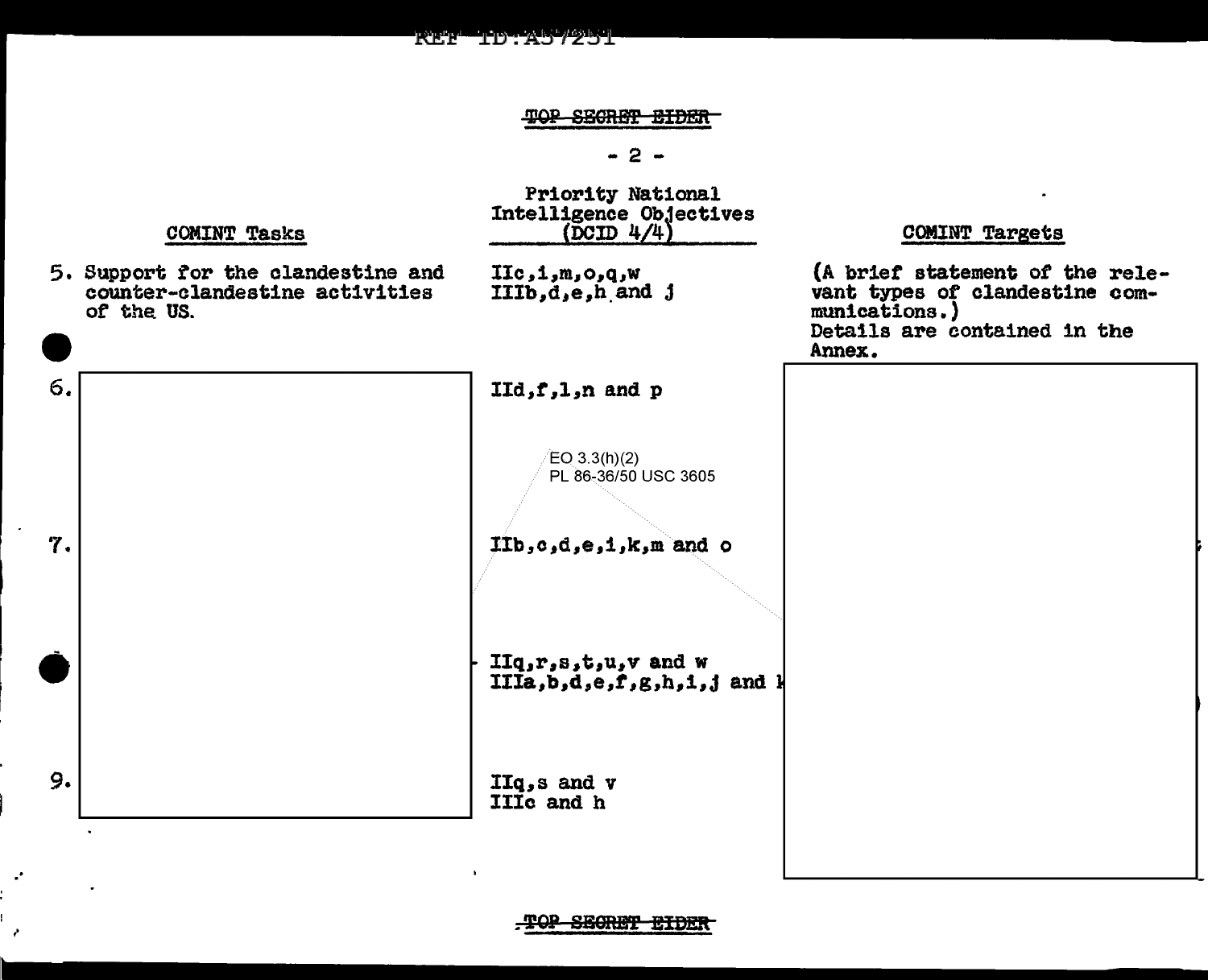



**DRAFT** 

20 April 1955

#### ANNEX TO THE BASIC COMINT REQUIREMENTS LIST

#### DETAILED TARGET INFORMATION

#### **Task 1**

 $EO 3.3(h)(2)$ PL 86-36/50 USC 3605

#### Support for military operations

(State the Orbit communications on which minimum continuity must be maintained prior to hostilities and other details necessary for an adequate state of readiness. This might also be followed by a statement of the communications which will be needed for support during hostilities.)

#### Task 2

Early warning of attack or preparations for an attack

(Details of relevant Orbit communications)

Of the targets listed in a and b, the communications d. of the USSR, Communist China, Poland and Czechoslovakia are considered most important and justify a substantial expenditure of US COMINT resources, as do the communications of However, research within these targets on systems that are considered unreadable

#### SECRET EIDER <u>ጥ ን በ</u>

 $EO 3.3(h)(2)$ PL 86-36/50 USC 3605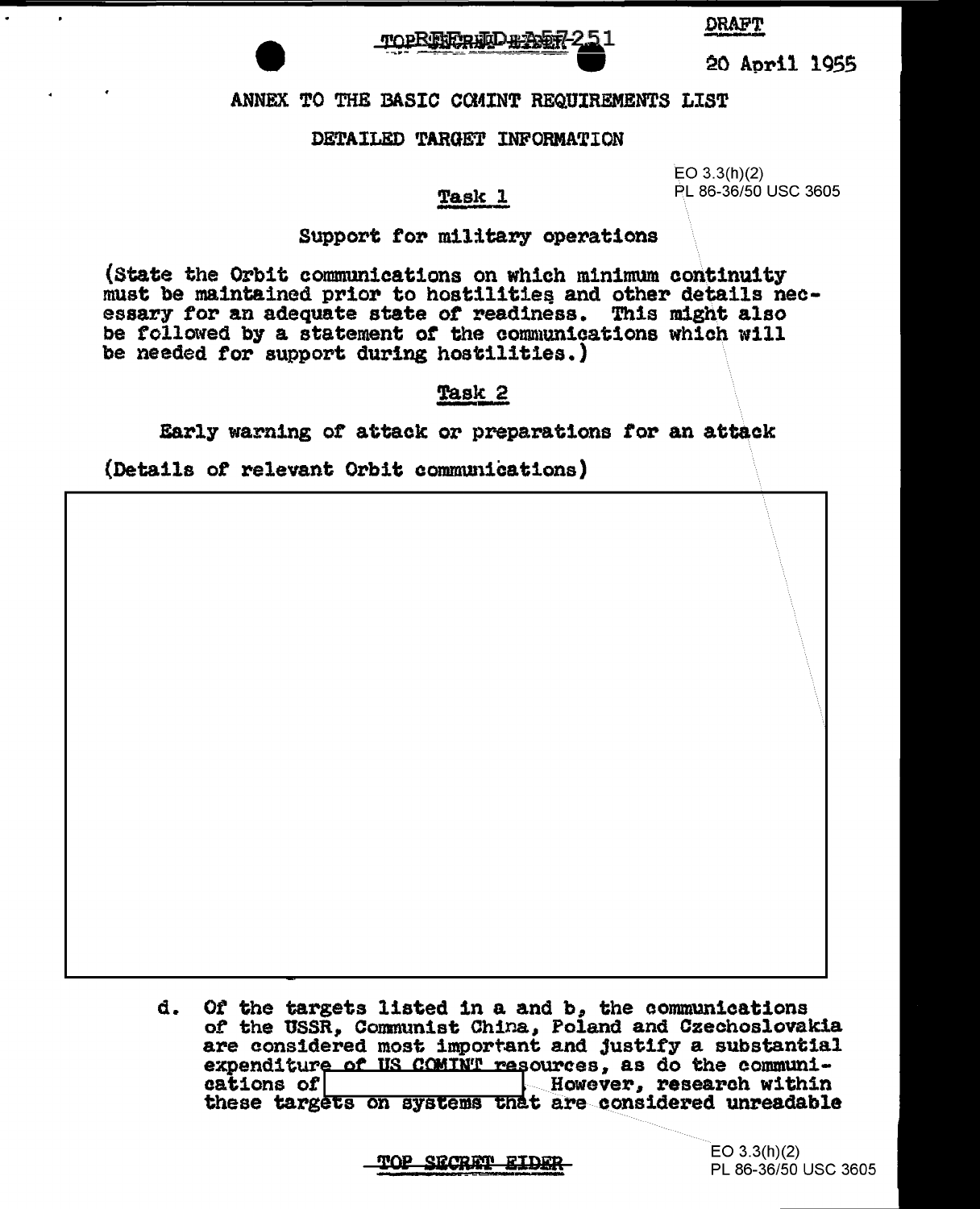

justify considerable emphasis in the COMINT program but from an intelligence point of view allocation of effort to these countries should be based to a large extent on the principle of applying resources where they are fairly certain to assist in the current reading of major systems.

 $EO 3.3(h)(2)$ PL 86-36/50 USC 3605

#### Task<sub>3</sub>

Information on Orbit weapons of mass destruction

(Details of relevant Orbit communications)

 $\mathbf{r}_i$ 

Task 4

<del>TOP SECRET EIDER</del>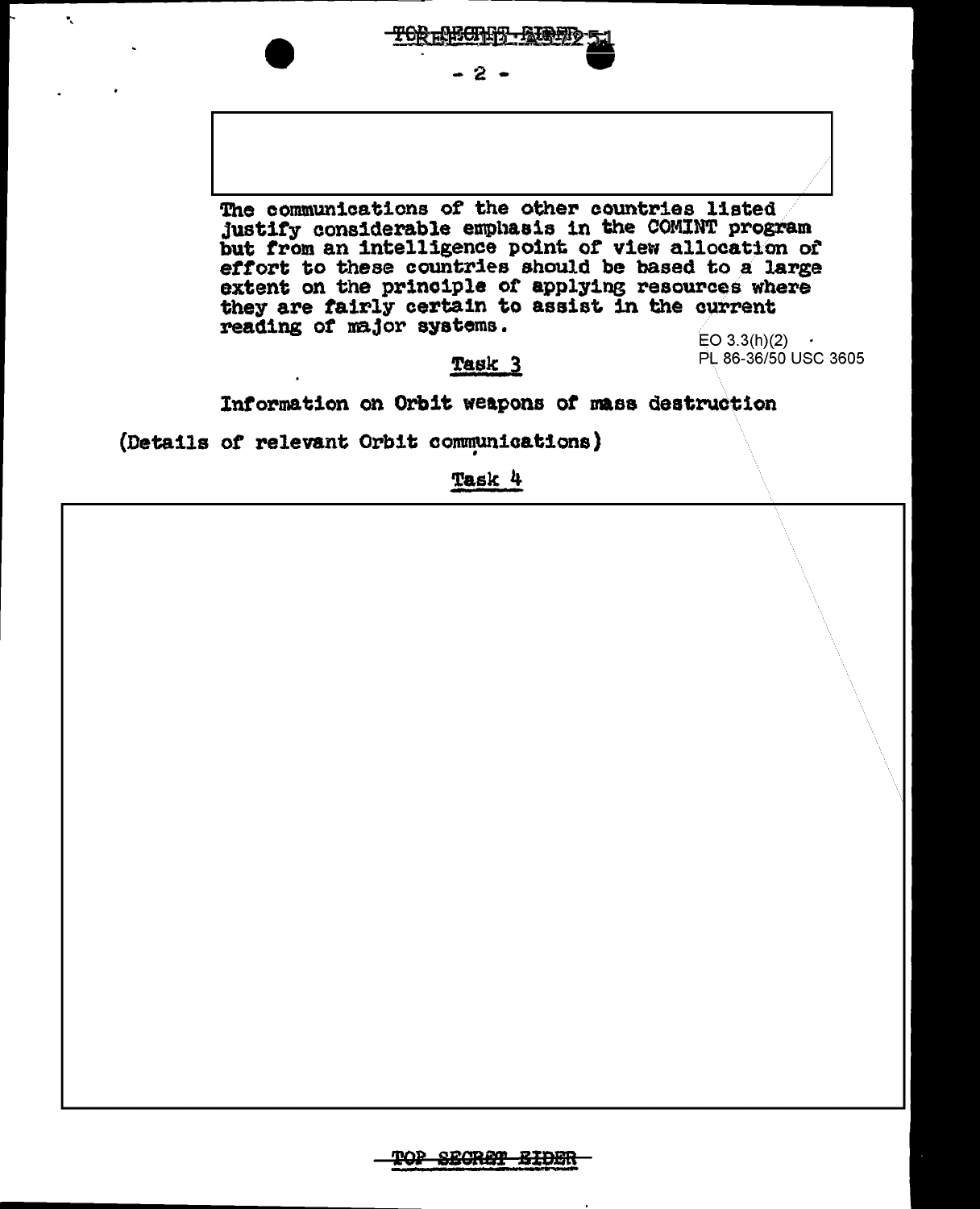EO  $3.3(h)$  (2) **TREFECTOR-ATCA2** PL 86-36/50 USC 3605  $-3 -$ The communications of Group II are also *ot* high priority interest. The actual or potential intelligence available from these problems justifies con-<br>siderable emphasis in the COMINT program although the individual targets do not warrant as much expenditure as the countries noted above. From an intelli-

TOP SECRET EIDER

systems.

 $\tilde{\mathbf{r}}$ 

gence point of view allocation of effort to these countries should be based to a large extent on the

principle of applying resources where they are fairly certain to assist in the current reading of major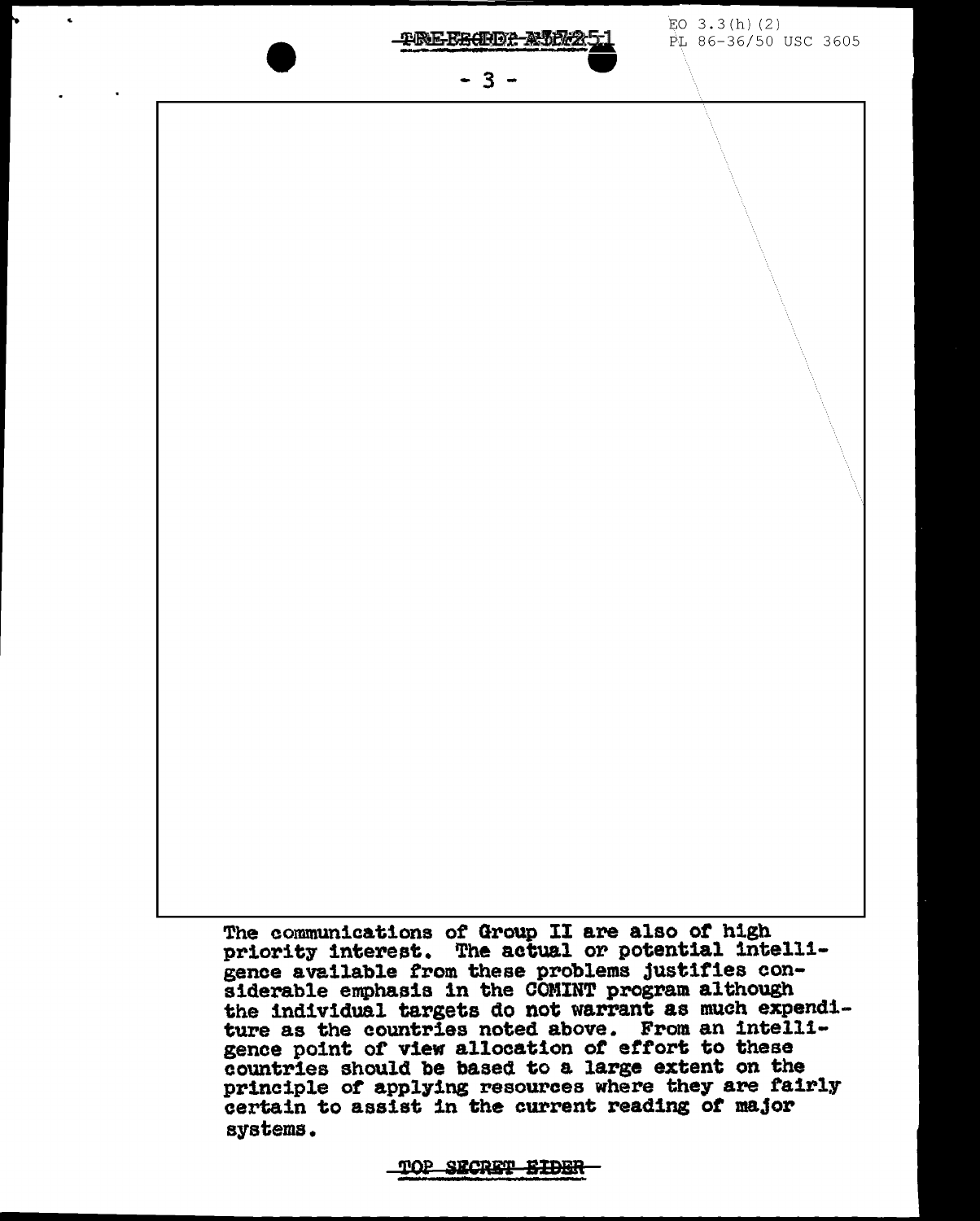<del>-TEEJREND: ADDIA</del> 5

 $-4 -$ 

EO  $3.3(h)$  (2) PL 86-36/50 USC 3605

In the case of Group III countries the primary intelligence need 1s *tor* timely exploitation *ot* high and medium level communications which can be read with a relatively inexpensive effort; that is, less effort than would be justified in the case of Group II.

The above priorities considerations would be subject to revision in the case of *major* changes in the international situation or major changes in US COMINT capabilities.

d.

 $\mathbf{A}$ 

TOP SECRET EIDER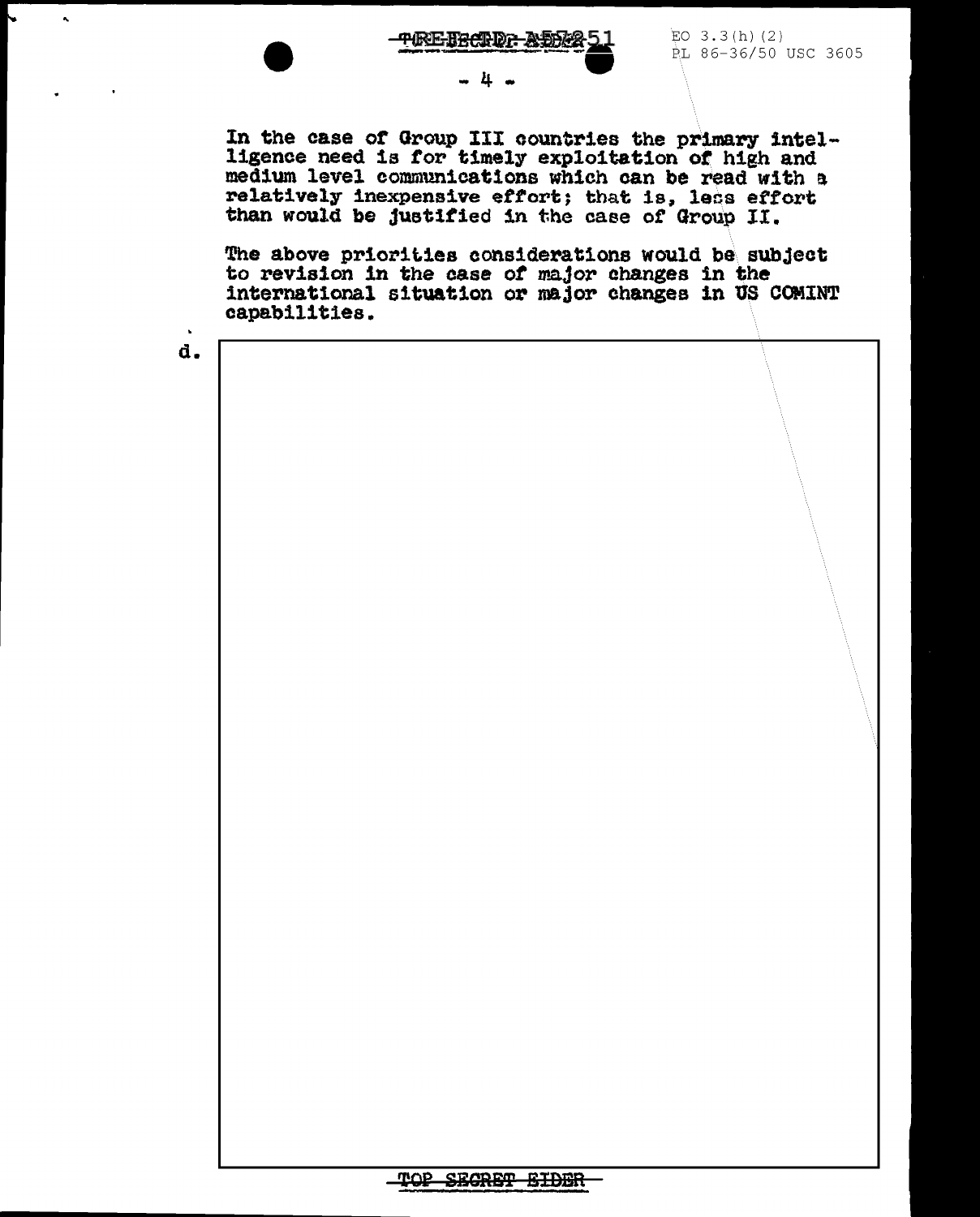

#### Task<sub>5</sub>

Support for U.S. clandestine and counter-clandestine activities (Details of relevant types of clandestine communications)

#### Task 6

To provide basic Orbit military information

(Details of relevant Orbit service and internal communications)

#### Task 7

Information on internal Orbit developments



#### Task<sub>8</sub>

Information on internal developments in non-Orbit countries

Communications

a. The targets listed under Task 4

(Details of other relevant communications)

#### Task 9

Military information on non-Orbit countries

(Details of relevant service communications)

**TOP SECRET EIDER**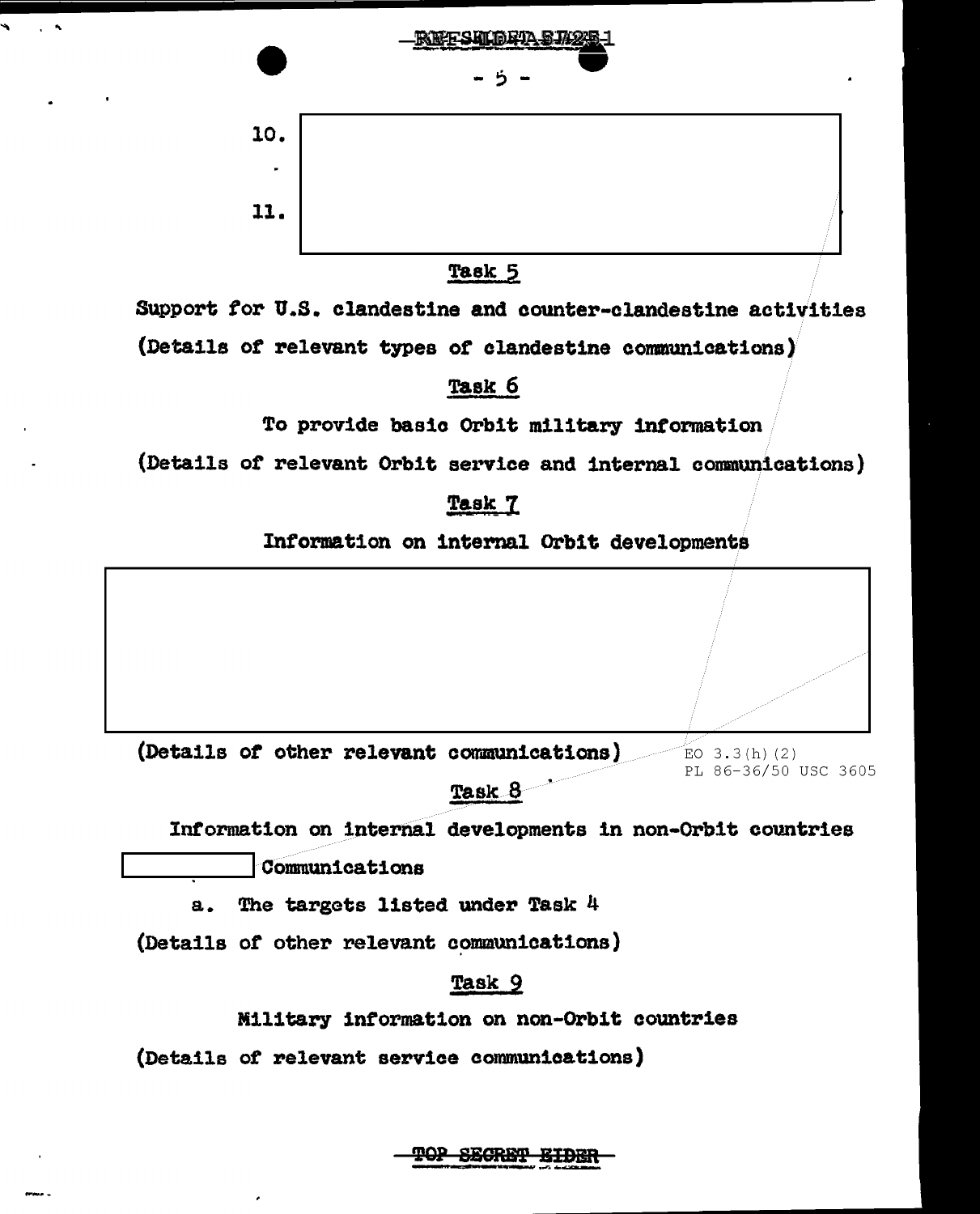

,,

 $24$ 

IS 125 *1* 4

#### UNITED STATES AIR FORCE COMINT BEQUIBEMENTS

 $\ddot{\phantom{a}}$ 

Related To

Priority National. Intelligence Objectives  $(DCD 4/4)$ 

Handle Via COMINT Channels Only



 $\bar{\mathbf{r}}$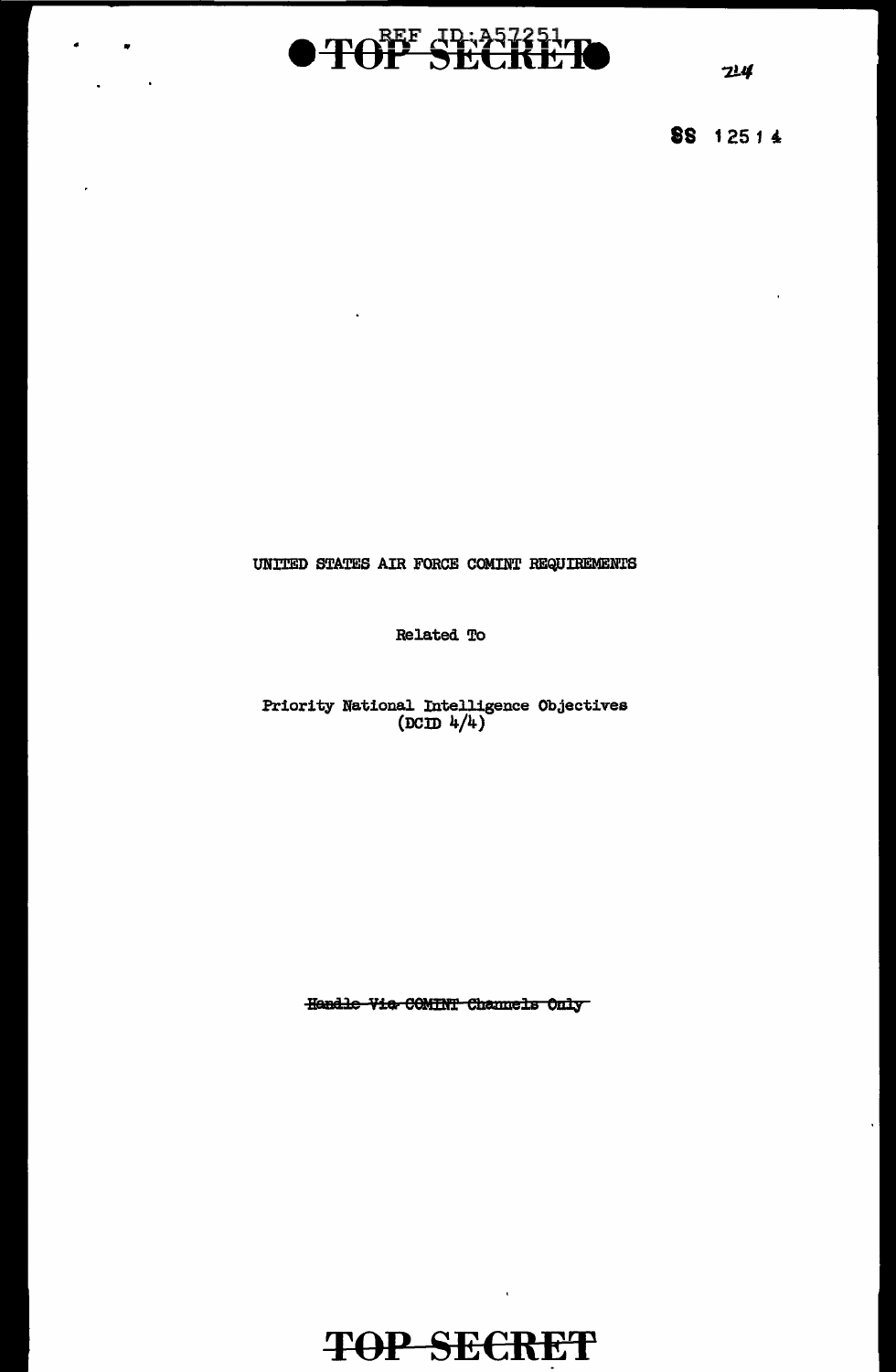## **DTOFFELDAREET**

#### FOREWORD 21 APR 1955

l.. This working paper is intended as the Air Force contribution to the proposed new USCIB COMINT Requirements List. It is anticipated that its contents will be consolidated with similar statements from other consumer members of USCIB to provide the Director, National Security Agency with basic guidance in carrying out his function as a collector of intelligence information from COMINT sources.

2. The requirements set forth herein have been prepared and. reviewed by personnel of the Directorate of Intelligence, Headquarters USAF, who are familiar with the capabilities and limitations of both COMINT and collateral material. Requirements which can be adequately fulfilled by means other than COMINT have been excluded.

3. The compilers have concentrated their attention upon writing requirements for information criticalq needed for timely USAF planning, decision, and action in support of national policy. As there are a number of other subjects in which the Air Force has an important, though sometimes secondary, interest, the requirements drafted by the Central Intelligence Agency and circulated as an inclosure to USCIB  $9.3/37$  have been examined in detail. In all cases where a CIA requirement appears to cover air intelligence needs, this has been indicated in the present paper by the phrase "Same aa CIA draft".

4. Air Force requirements have been liated on. the following pages under the Priority National Intelligence Objectives to which they relate. DCID  $4/4$  divides these objectives into

- I. Highest Priority
- II. High Priority
- III. Priority

but states that within each category the order of listing of objectives "is a matter of convenience in presentation and has no significance with respect to the relative priority of specific items". This lack of differentiation among obJectives within a category gives rise to certain curious situations. For example, "the political, economic, and military strengths and weaknesses of non-Communist regimes in Vietnam, Laos, and Cambodia", apparently rate as equal in importance to "the strength, composition, disposition, capabilities, and weaknesses of the Soviet and Satellite armed forces." In the opinion of the Air Force compilers, it will be necessary for USCIB to establish the relative priority of all the intelligence obJectives within each of the three categories in terms of COMINT goals and resources before a truly meaningful, useable guide can be drawn up for the Director, NSA. Pending such determination by USCIB, it has not been considered practical to attempt to list the Air Force requirements in priority order under the various intelligence obJectivea.

5. This paper is submitted with the understanding that the Air Force will have an opportunity to participate fully in the preparation of the final. USCIB List.

 $55$  copies *\_ \_1.!:l--* of -·~"'f.. :\_ pas.es.~ *t* of *- <sup>1</sup> --* -------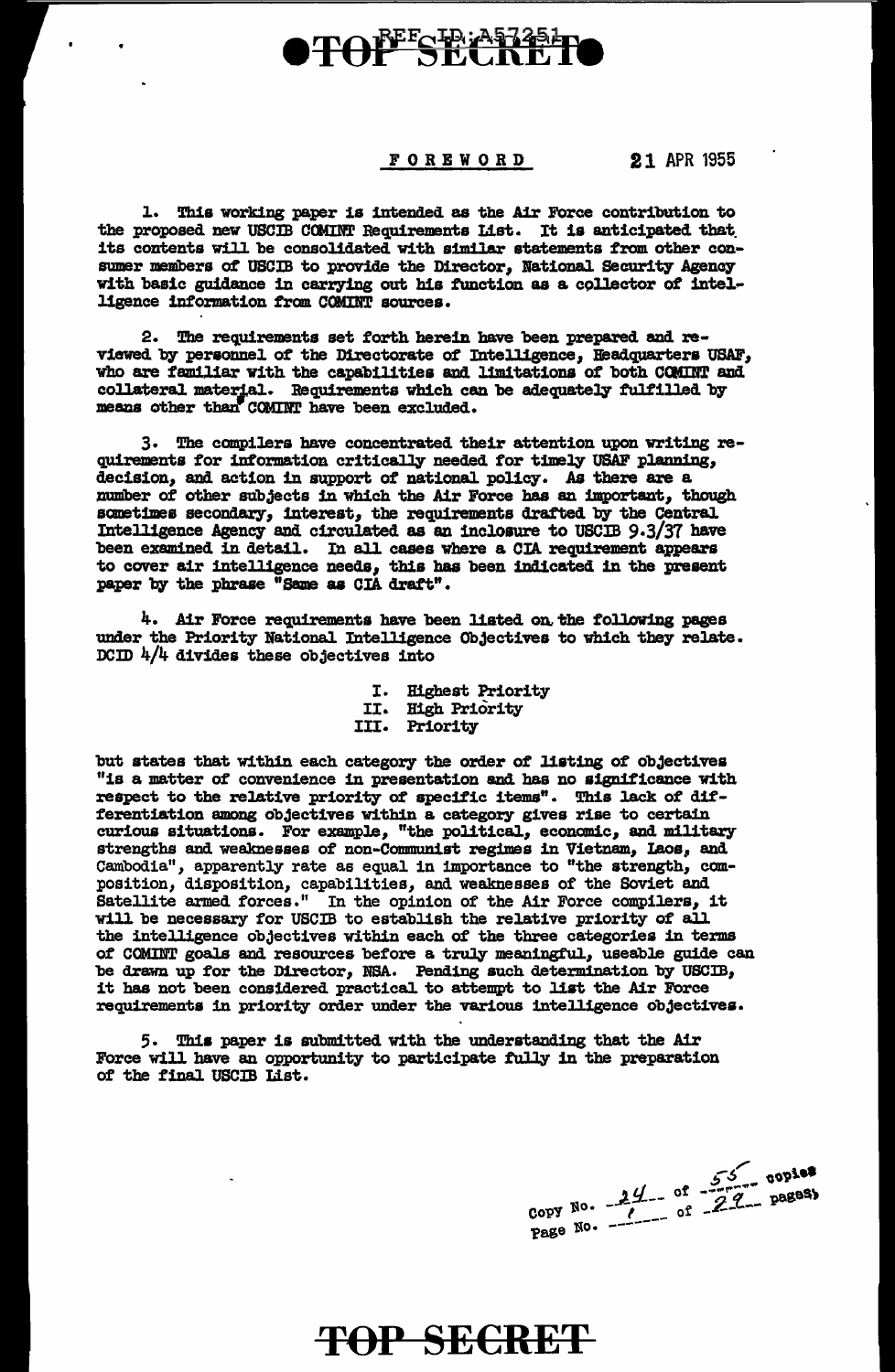

#### NATIONAL INTELLIGENCE OBJECTIVE - I a

Soviet over-all politico-military strategy, inten-<br>tions, and plans particularly Soviet intentions and plans to initiate hostilities using Soviet or Satellite armed forces.

 $EO 3.3(h)(2)$ PL 86-36/50 USC 3605

#### REQUIREMENTS

1. Intelligence concerning the standing operational plans to be put into effect at start of war and any code designations for such plans.

2. Indications that the Soviet Bloc may initiate hostilities within  $30$  days:

Copy No.  $\frac{2}{\cancel{2}}$  of  $\frac{\cancel{55}}{\cancel{36}}$  copies.<br>Page No.  $\frac{2}{\cancel{2}}$  of  $\frac{2}{\cancel{36}}$  pages.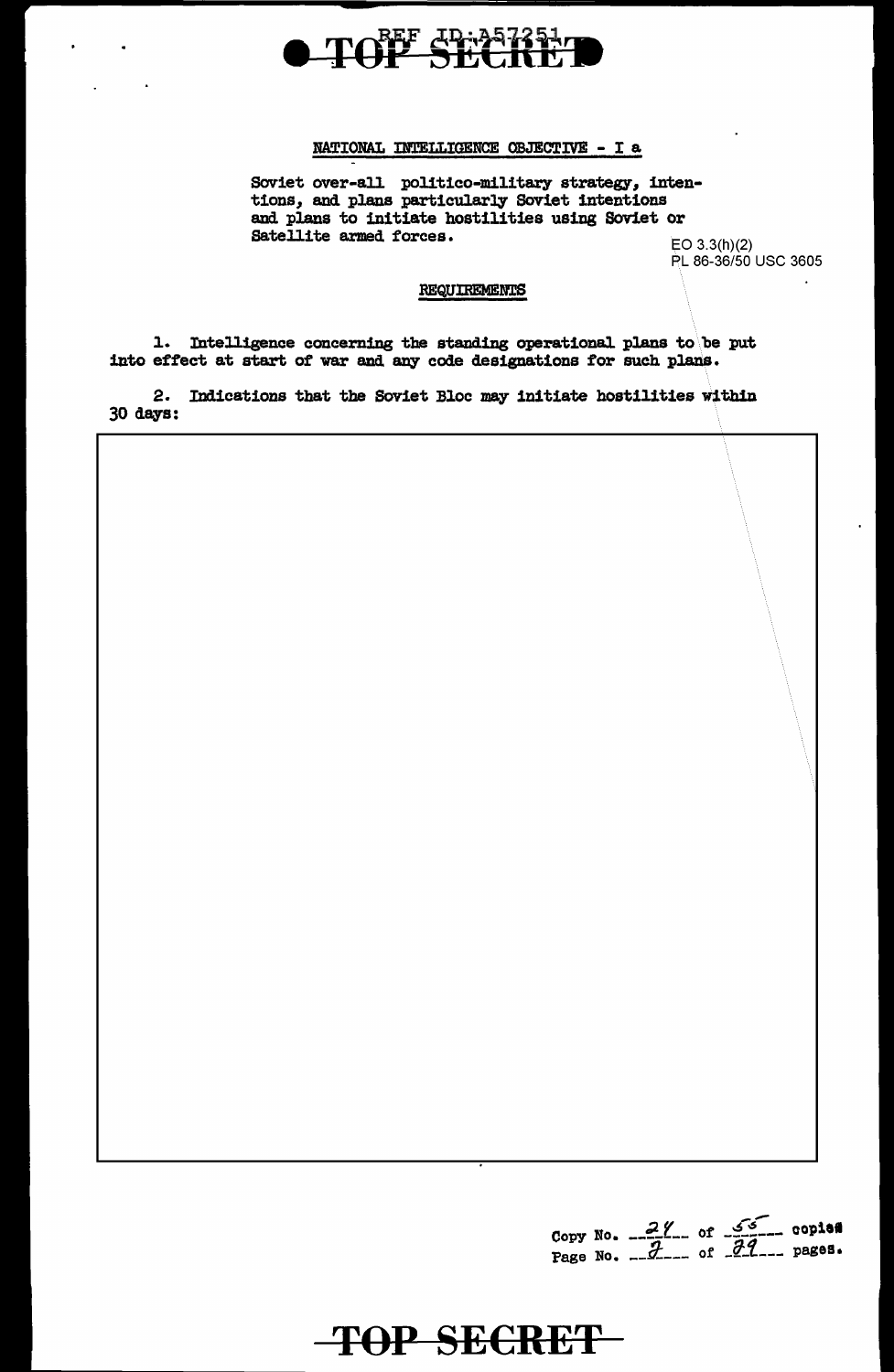3. Indications that the Soviets may initiate hostilities within a 60 to 90 day period:

Copy No.  $24$  of  $55$  copies<br>Page No.  $24$  of  $24$  pages.

### **TOP SECRET**

EO 3.3(h)(2)<br>PL 86-36/50 USC 3605

REE CID: 257253-

 $\blacktriangleright$  Te

 $\mathcal{L}^{\text{max}}$  and  $\mathcal{L}$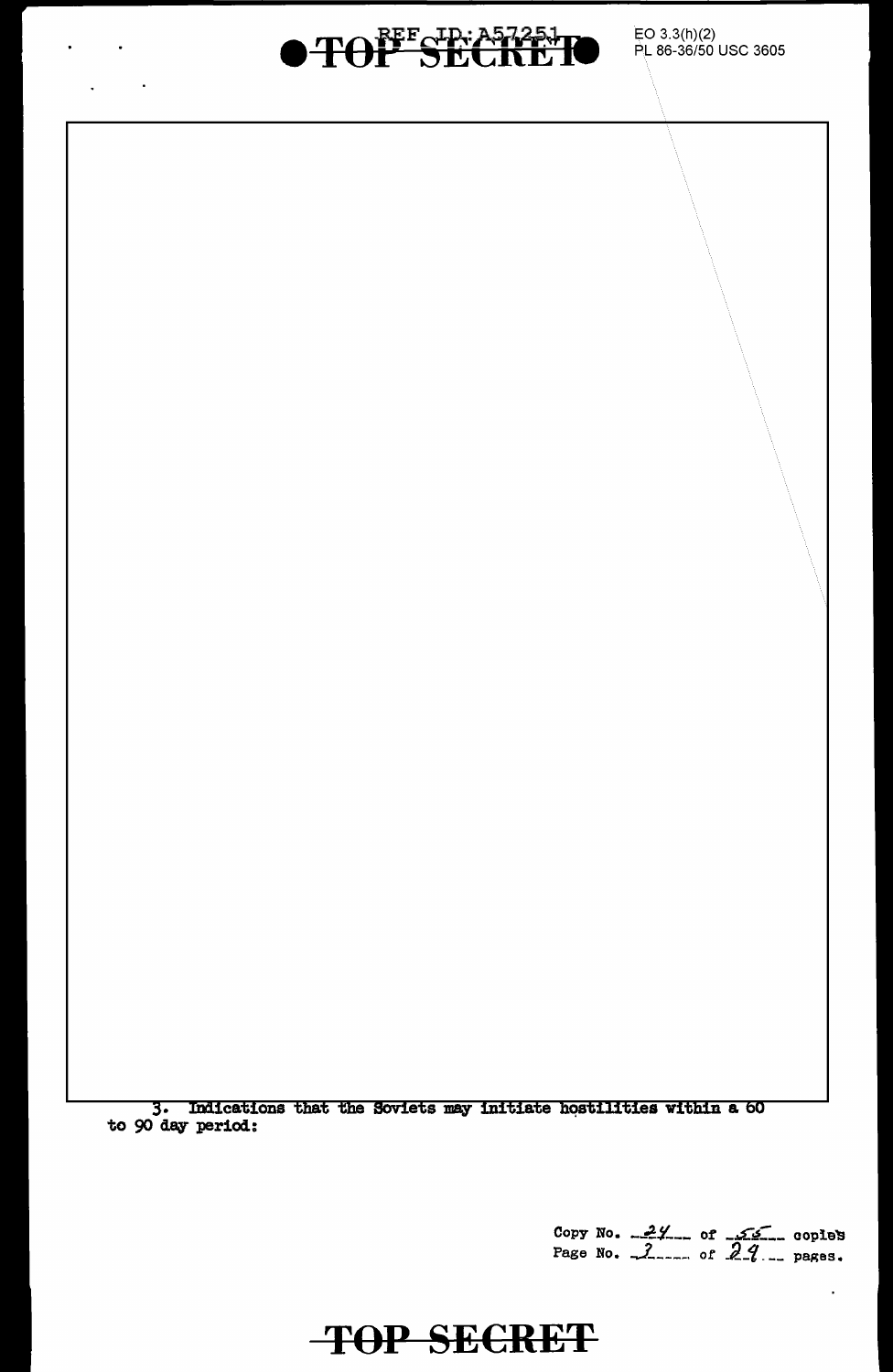4. Indications that the Soviets may initiate hostilities more than 90 days hence:

TOF SECRET



EO 3.3(h)(2)<br>PL 86-36/50 USC 3605

Copy No. 24 of 56 copies<br>Page No. 4--- of 24- pages.

 $\ddot{\phantom{a}}$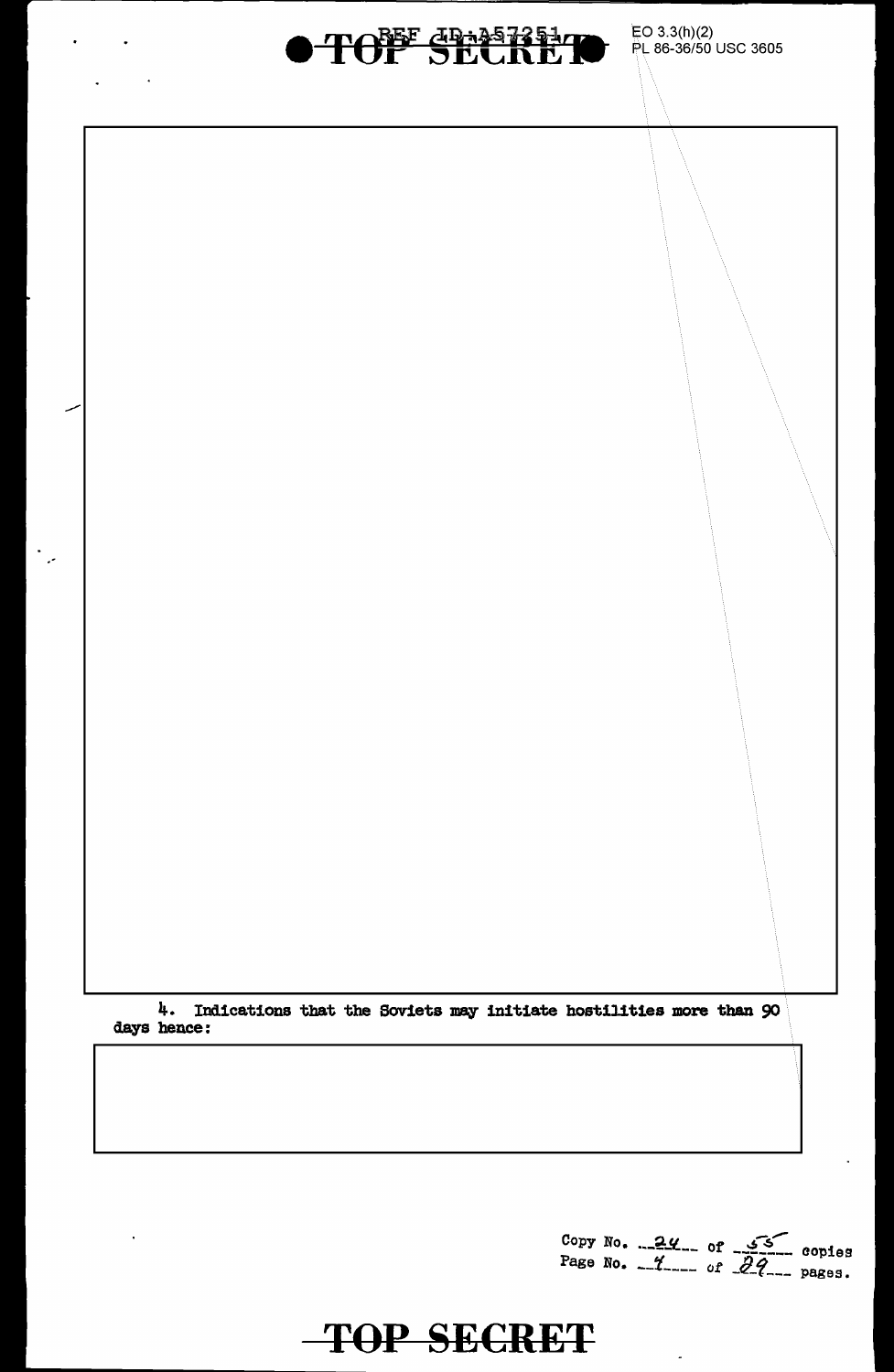

Copy No.  $22$  of  $\frac{56}{24}$  copies<br>Page No.  $24$  of 24... pages.



 $\mathcal{L}_{\text{max}}$  and  $\mathcal{L}_{\text{max}}$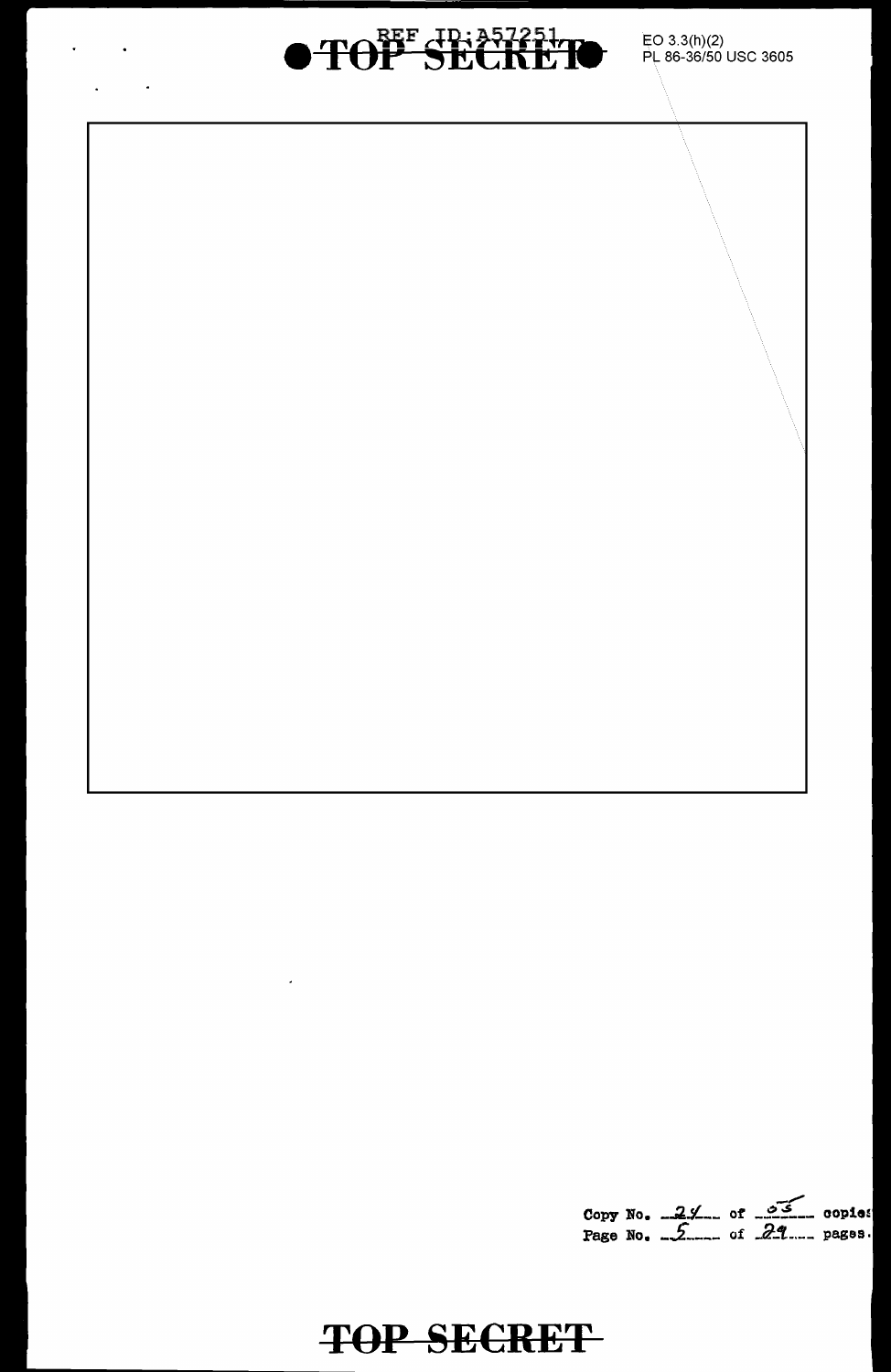

 $\bullet$  .

 $\mathbf{r}$ 

 $\bar{\mathbf{v}}$ 

 $\frac{1}{2}$ 

 $\bullet$ 





| Copy No. $21 - 02$<br>Page No. $77 - 7$ |  |  |
|-----------------------------------------|--|--|
|                                         |  |  |
|                                         |  |  |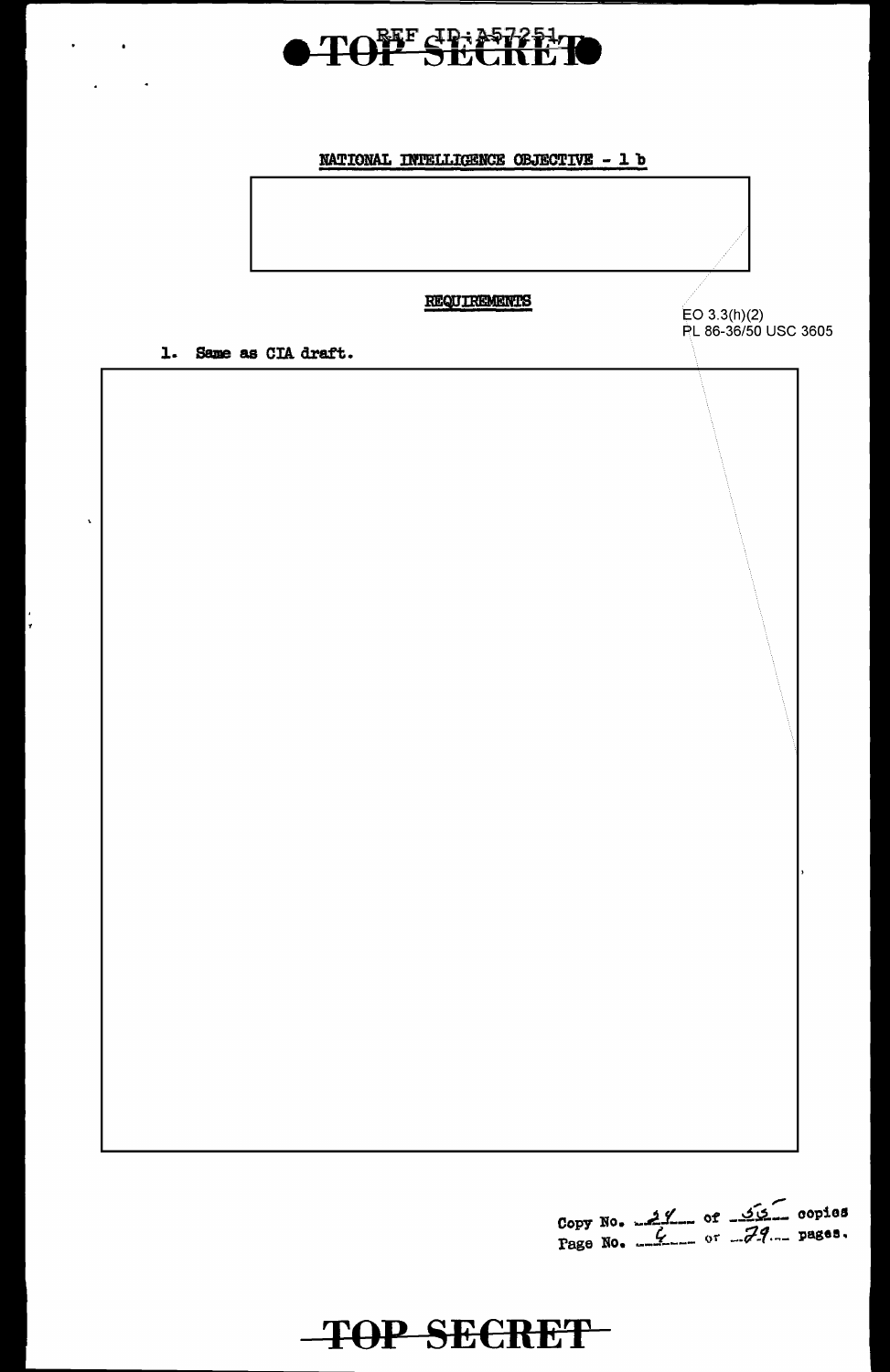#### BEF 4B: 8572514  $\overline{\mathbf{r}}$

EO 3.3(h)(2)<br>PL 86-36/50 USC 3605

- 5. Same as Requirement 3 in CIA draft.
- 6. Same as Requirement 4 in CIA draft.
- $7.$ Same as Requirement 5 in CIA draft.
- 8. Same as Requirement 6 in CIA draft.

Copy No.  $21 - 01 - 55$  copies<br>Page No.  $-1 - 01 - 71$  pages.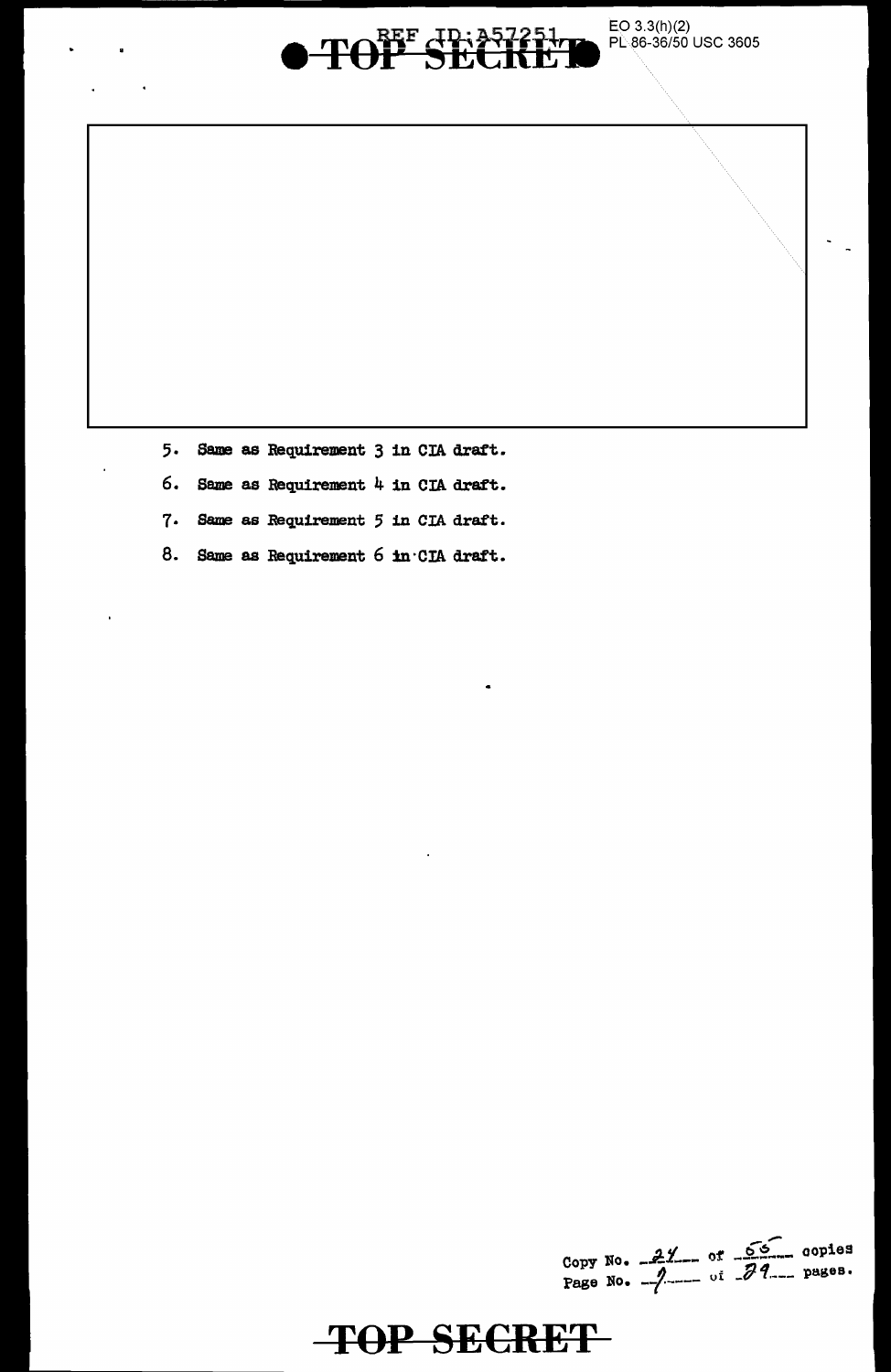

 $\bullet$ 

 $\begin{array}{lll} \text{EO } 3.3(\text{h})(2) \\ \text{PL } 86-36/50 \text{ USC } 3605 \end{array}$ 

### NATIONAL INTELLIGENCE CEJECTIVE - I e

Copy No.  $\frac{24}{\sqrt{2}}$  of  $\frac{3}{\sqrt{2}}$  septes<br>Page No.  $\frac{24}{\sqrt{2}}$  of  $\frac{24}{\sqrt{2}}$  pages.

## **TOP SECRET**

 $\blacksquare$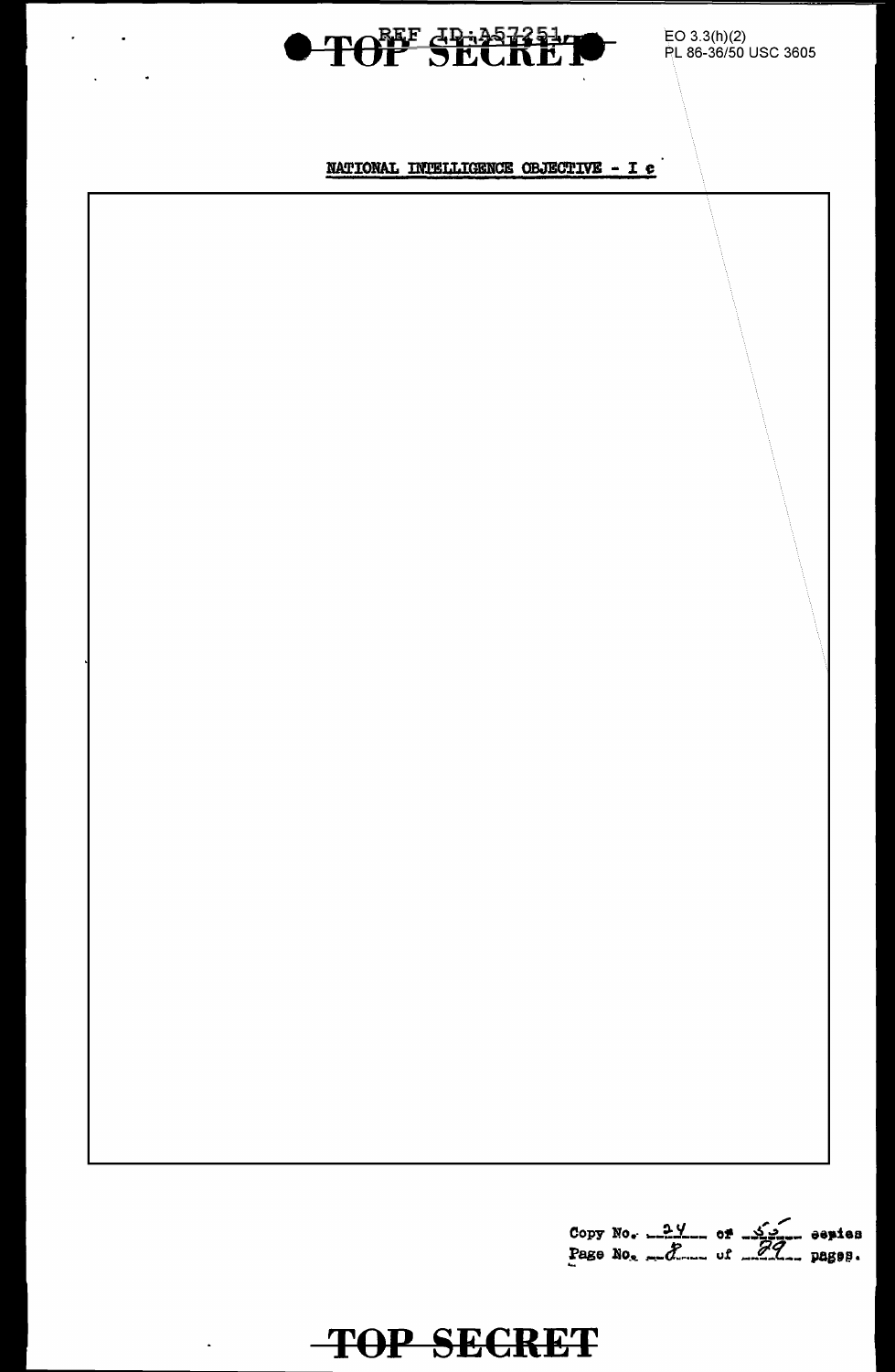

Copy No<sub>o</sub>  $2\frac{y}{x}$  of  $\frac{3}{\sqrt{x}}$  sopies<br>Page No<sub>o</sub>  $\frac{2}{\sqrt{x}}$  of  $\frac{2}{\sqrt{x}}$  sopies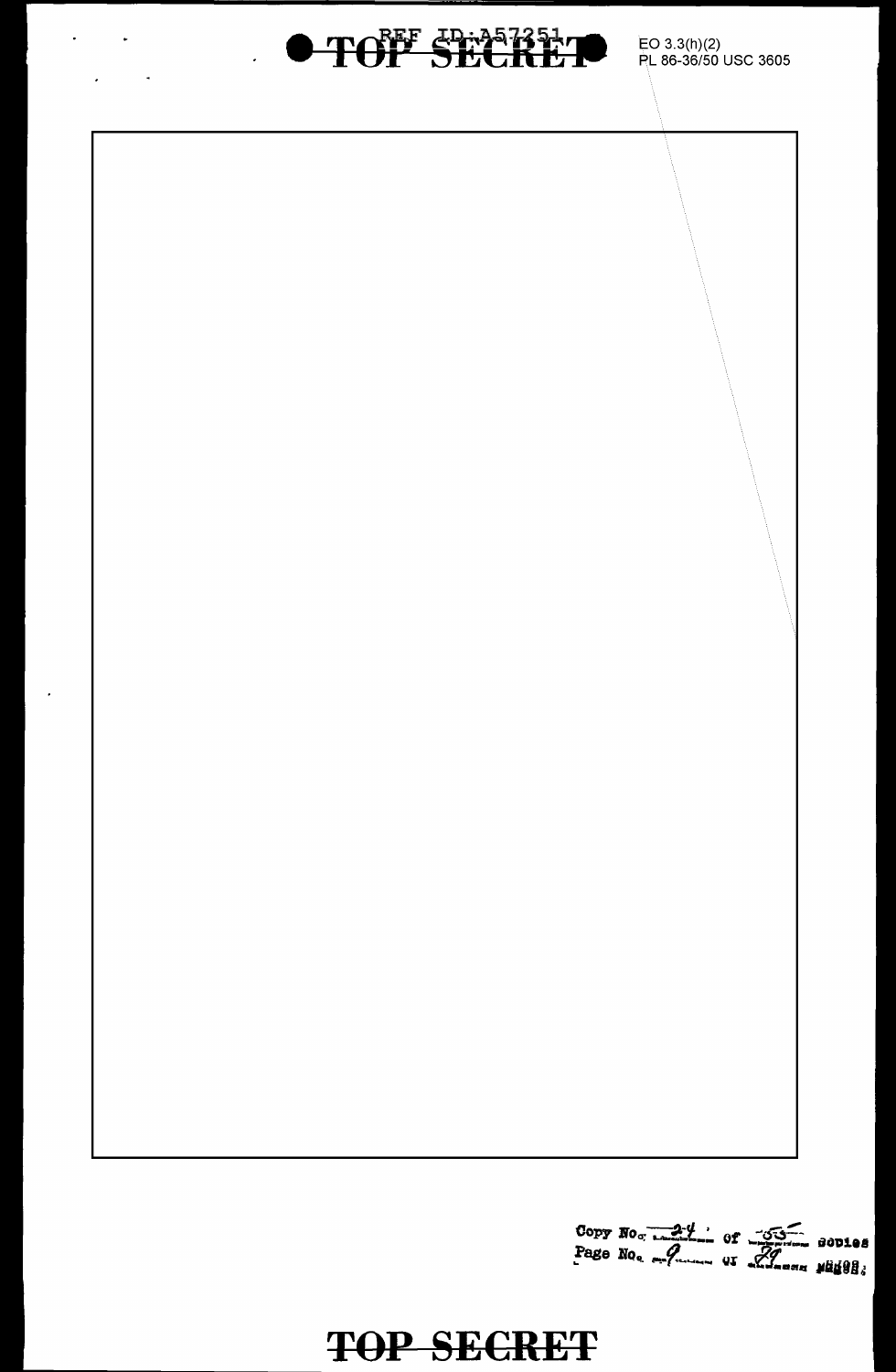

Copy No.  $\frac{24}{\sqrt{6}}$  of  $\frac{\sqrt{6}}{24}$  copies<br>Page No.  $\frac{\sqrt{6}}{24}$  m  $\frac{24}{\sqrt{6}}$  pages.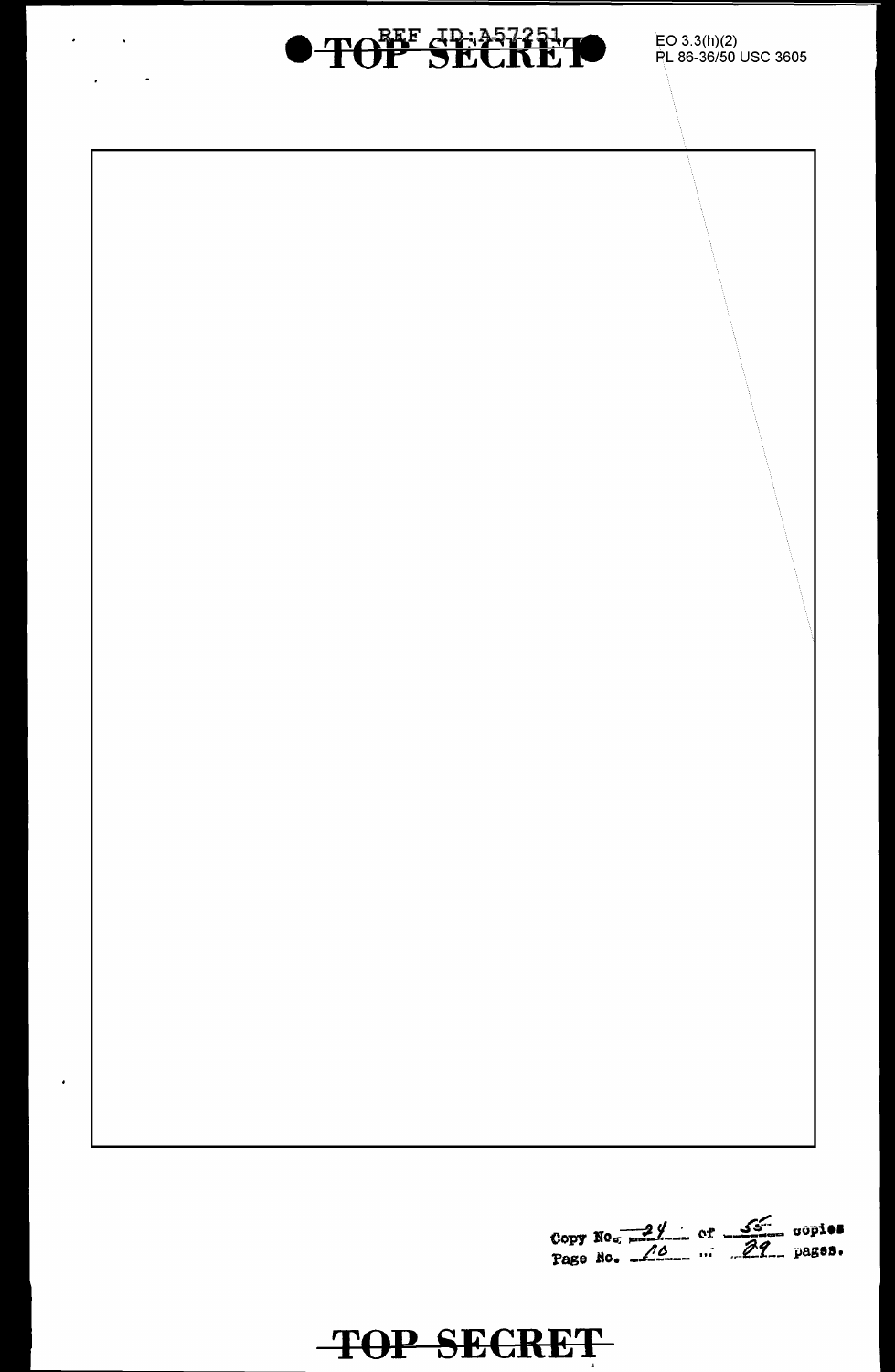

**I TOFF SECRET** 

EO 3.3(h)(2)<br>PL 86-36/50 USC 3605

Copy No.  $24$  of  $55$  copies<br>Page No.  $44$  of  $24$  pages.

 $\bar{\mathbf{v}}$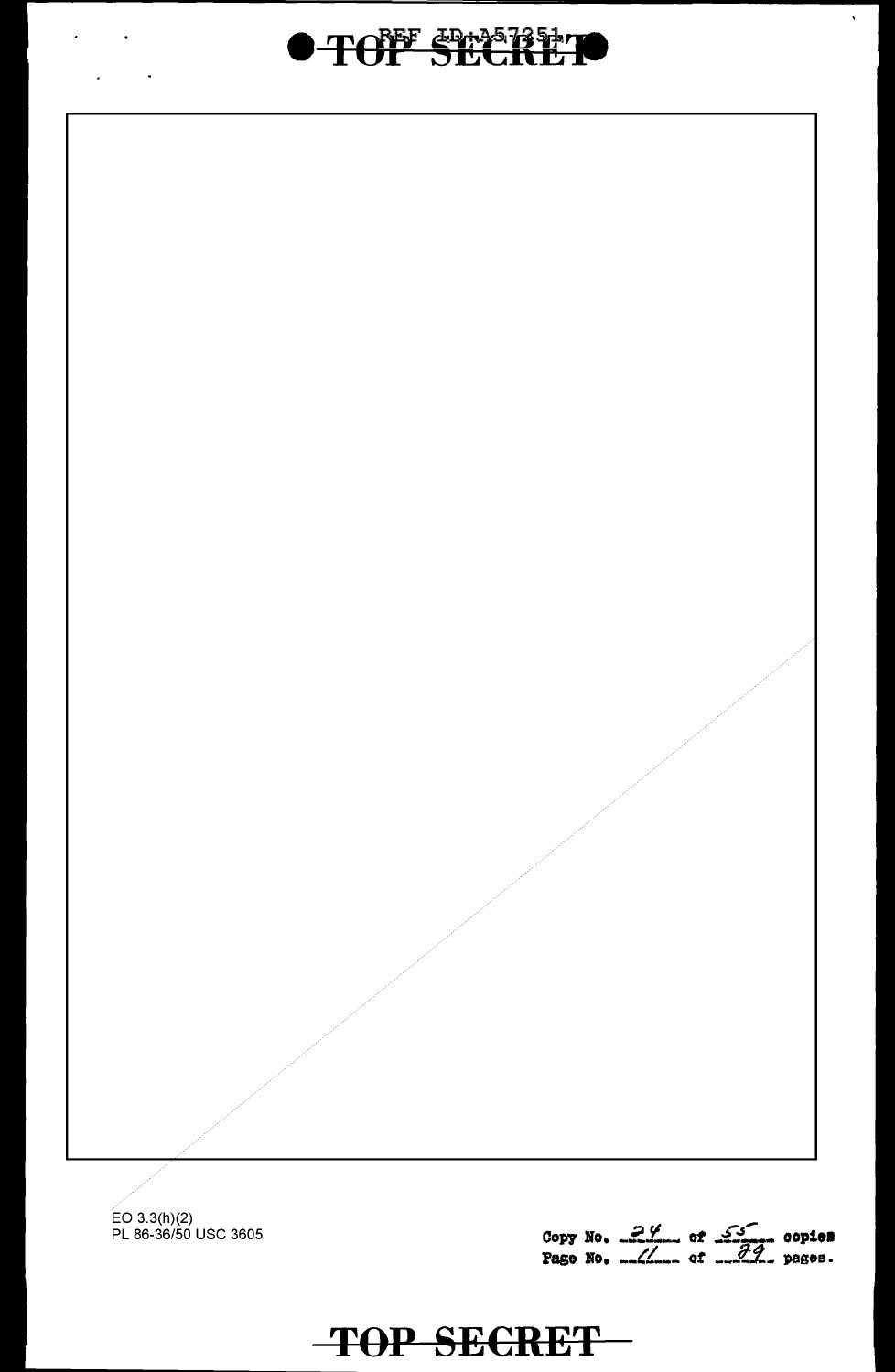

**TOP SECRET** 

EO 3.3(h)(2)<br>PL 86-36/50 USC 3605

Copy No.  $24$  of  $55$  copies<br>Page No.  $12$  of  $72$  pages.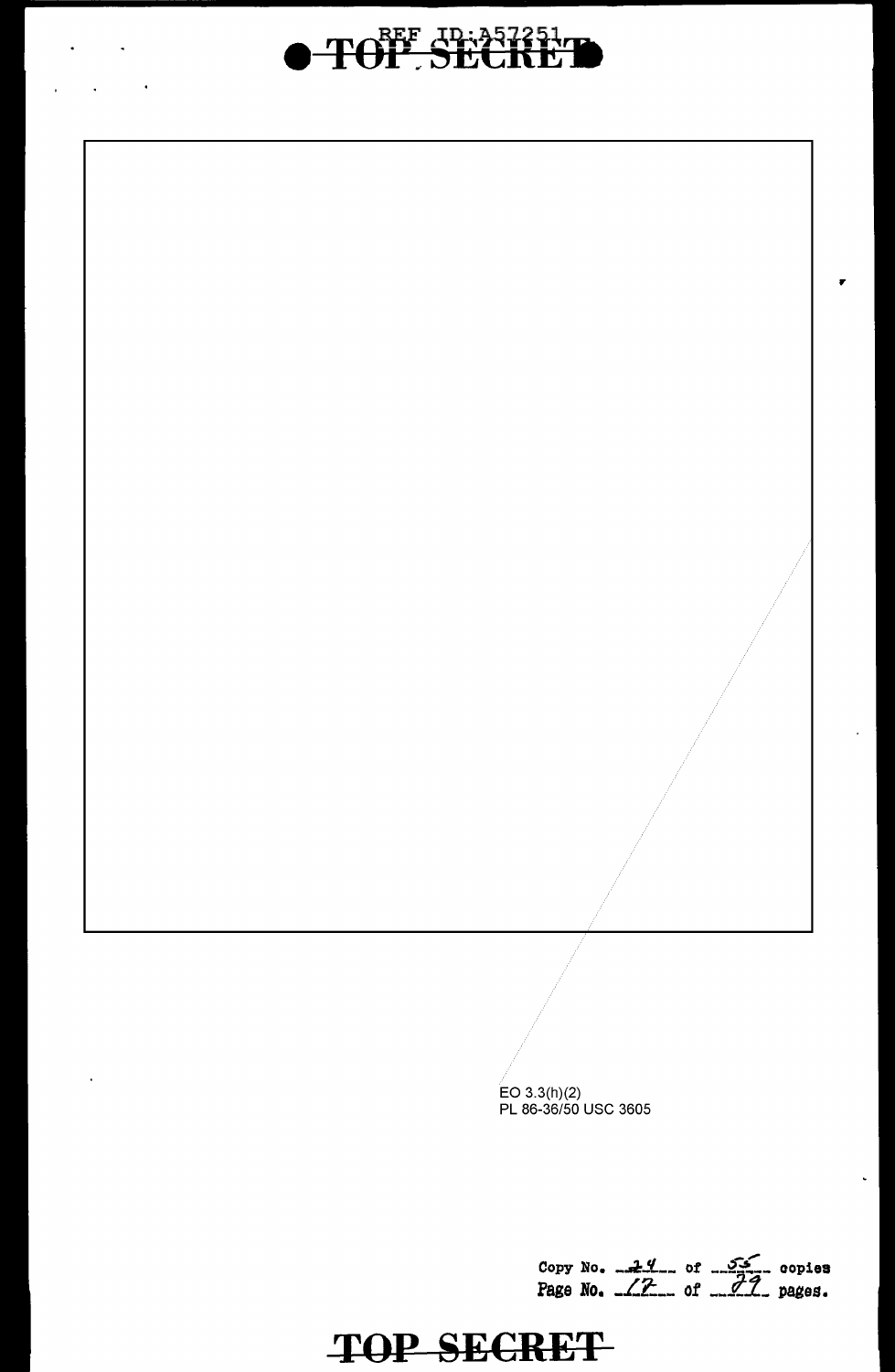

TOF SECRE

EO 3.3(h)(2)<br>PL 86-36/50 USC 3605

Copy No.  $24$  of  $54$  eepies<br>Page No.  $12$  of  $-72$  pages: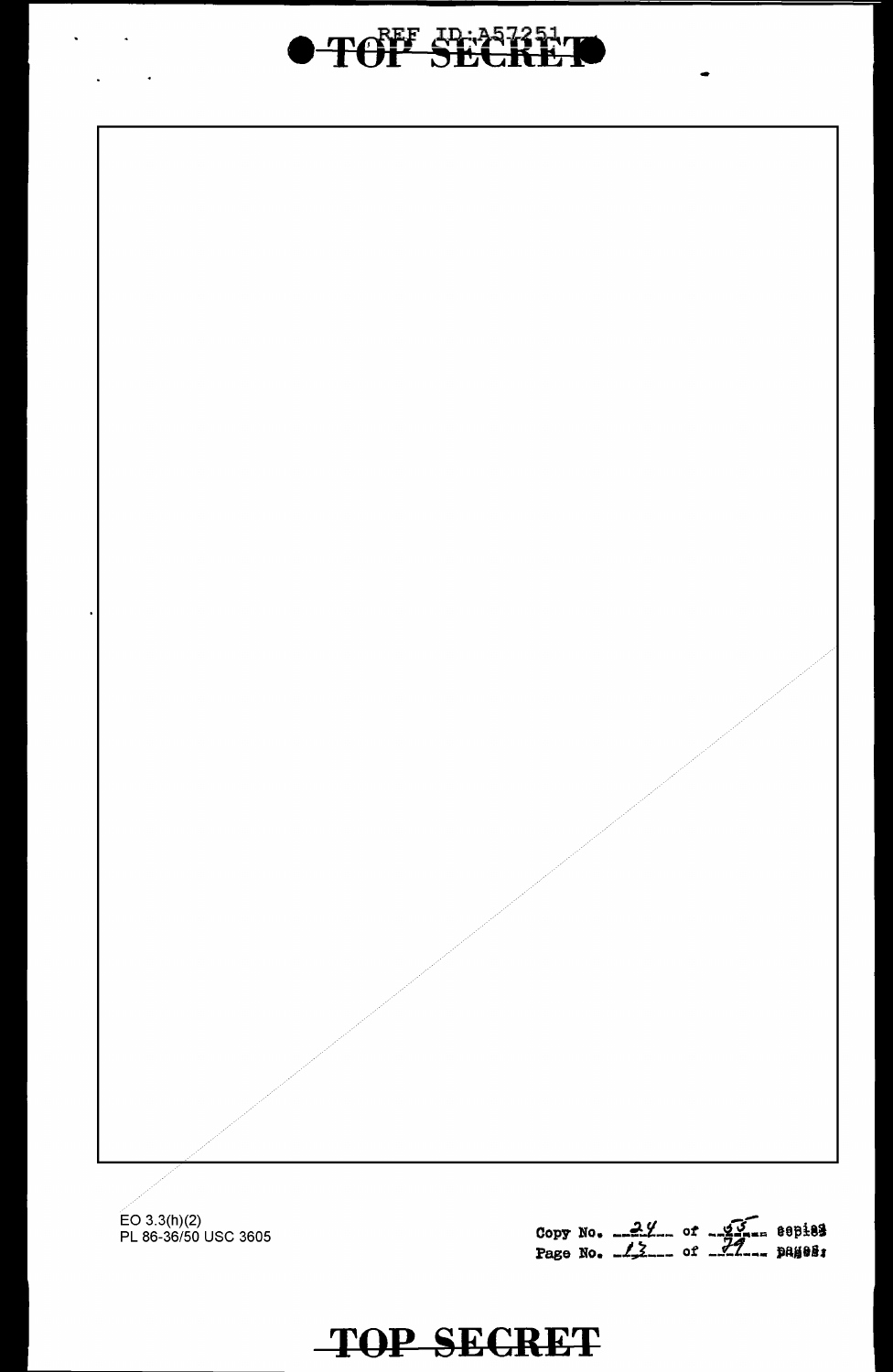

#### NATIONAL INTELLIGENCE OBJECTIVE - I d

 $\ddot{\phantom{a}}$ 



Copy No.  $24$  of  $22$  popiss<br>Page No.  $44$  of  $24$  pagess: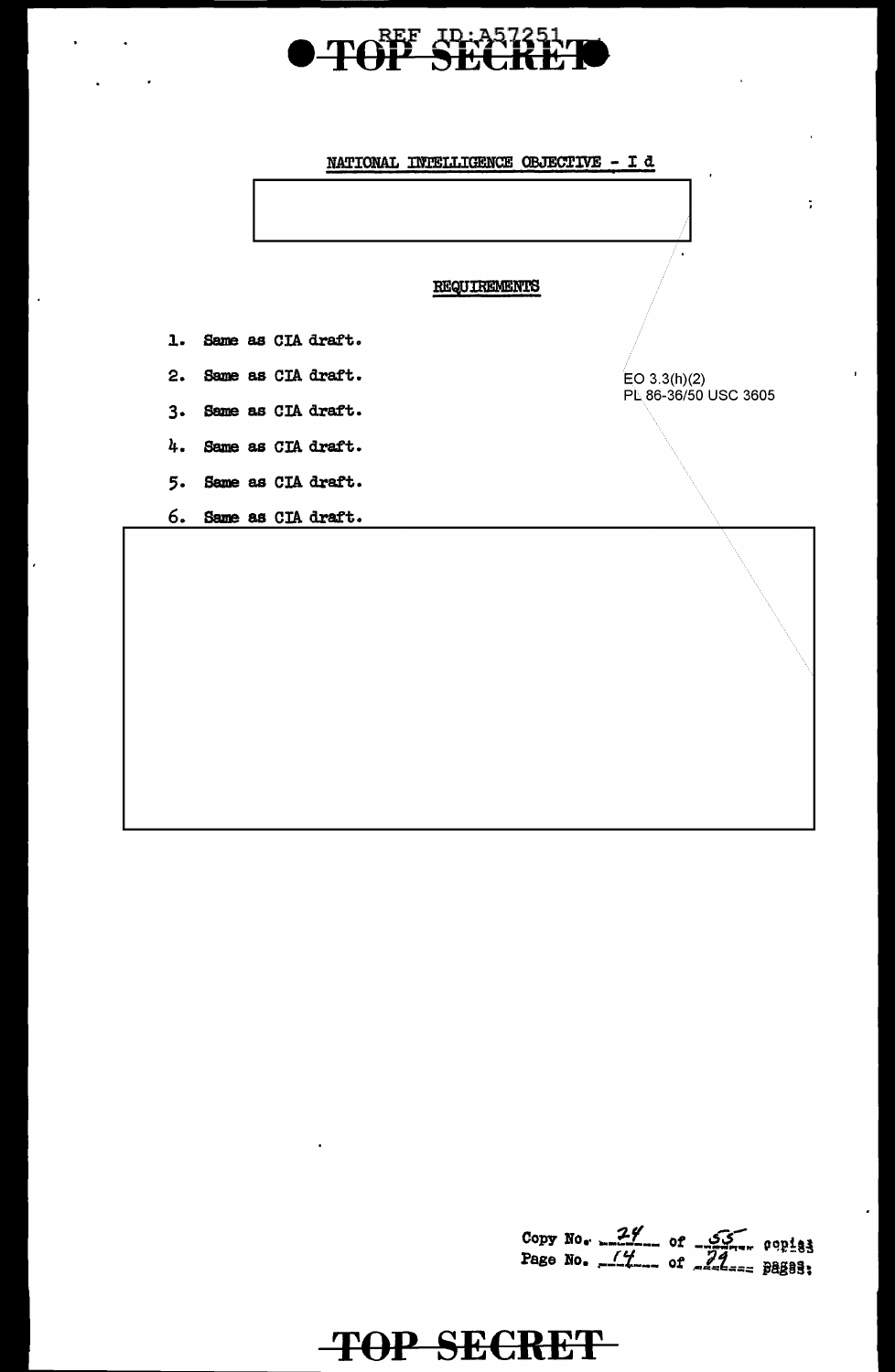



|  | Copy No. $22$ of $22$ copies |  |  |
|--|------------------------------|--|--|
|  | Page No. $12$ of $72$ pages. |  |  |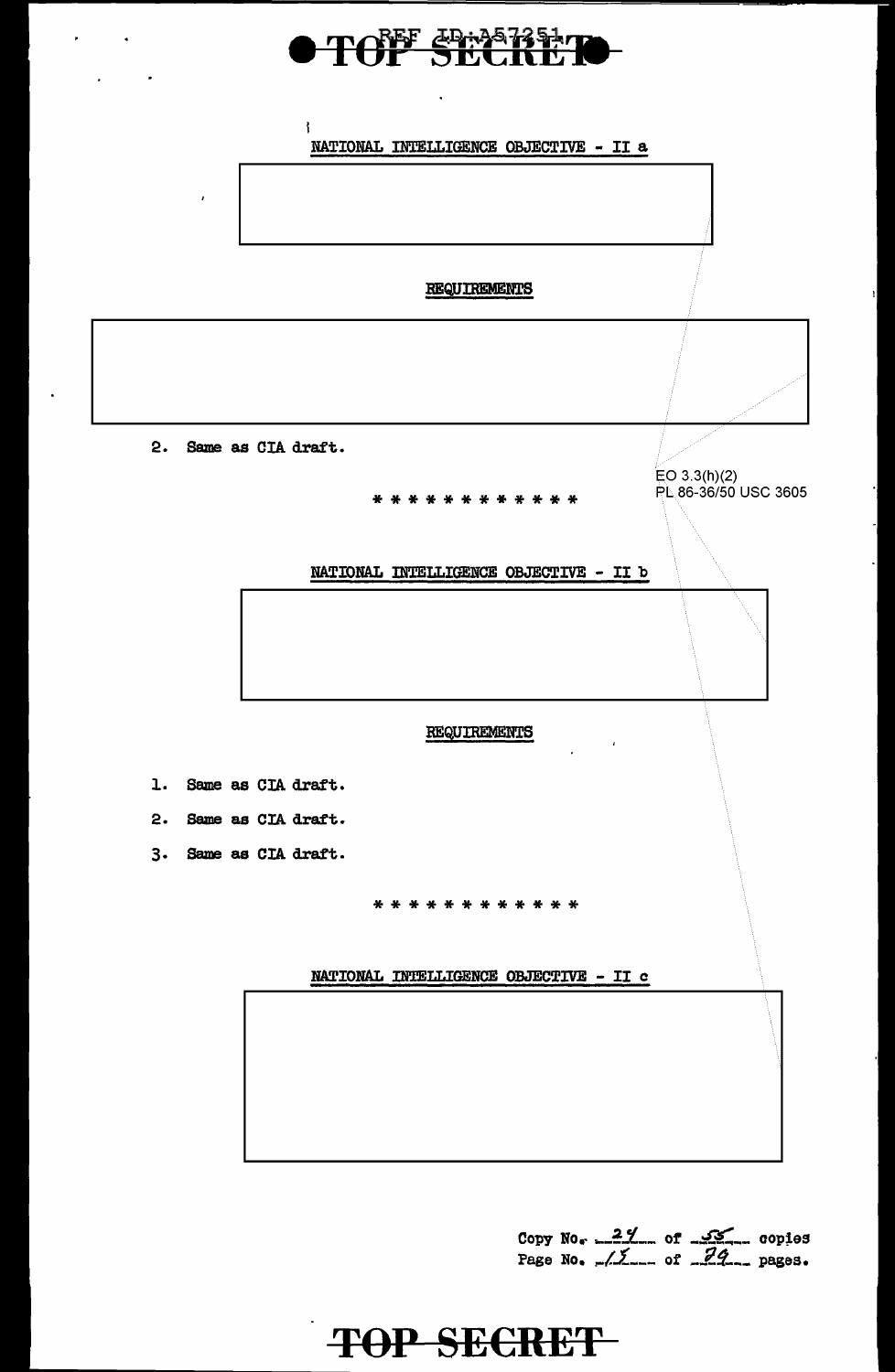

(NOTE: Although COMINT is not the sole source of the information listed below, it is a valuable supplementary source.)

|                |                       | <b>REQUIREMENTS</b>                    |                                      |
|----------------|-----------------------|----------------------------------------|--------------------------------------|
|                |                       |                                        |                                      |
|                |                       |                                        |                                      |
|                |                       |                                        |                                      |
|                |                       |                                        |                                      |
|                |                       |                                        |                                      |
|                |                       |                                        |                                      |
|                |                       |                                        |                                      |
|                |                       |                                        |                                      |
|                |                       |                                        |                                      |
| 2.             |                       | Same as CIA draft.                     |                                      |
|                |                       |                                        |                                      |
| 3.             |                       | Same as CIA draft.                     |                                      |
|                |                       |                                        |                                      |
|                |                       |                                        |                                      |
|                |                       |                                        |                                      |
|                |                       |                                        |                                      |
|                | 5. Same as CIA draft. |                                        |                                      |
|                |                       | * * * * * * * * * * * *                | EO 3.3(h)(2)<br>PL 86-36/50 USC 3605 |
|                |                       | NATIONAL INTELLIGENCE OBJECTIVE - II d |                                      |
|                |                       |                                        |                                      |
|                |                       |                                        |                                      |
|                |                       |                                        |                                      |
|                |                       |                                        |                                      |
|                |                       |                                        |                                      |
|                |                       |                                        |                                      |
|                |                       | REQUIREMENTS                           |                                      |
| $\mathbf{L}$ . |                       | Same as CIA draft.                     |                                      |
|                |                       |                                        |                                      |
|                |                       |                                        |                                      |
|                |                       |                                        |                                      |

- 3. Same as CIA draft.
- 4. Same as CIA draft.

Copy No.  $\frac{2y}{x}$  of  $\frac{35}{x^2}$  copies<br>Page No.  $\frac{2y}{x^2}$  of  $\frac{22}{x^2}$  pages.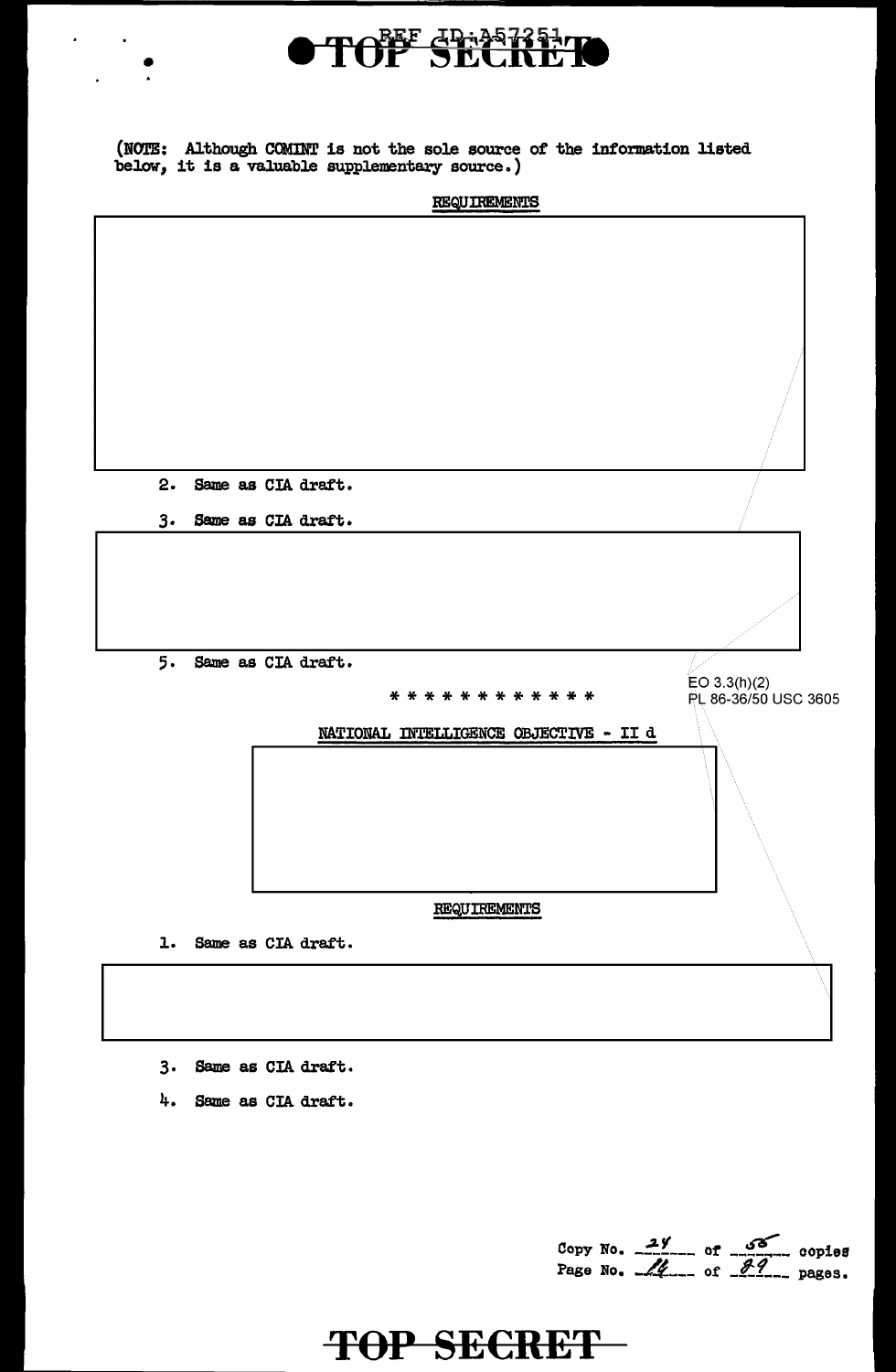

#### NATIONAL INTELLIGENCE OBJECTIVE - II e



3. Same as CIA draft.

Copy No.  $\frac{24}{12}$  of  $\frac{55}{12}$  copies<br>Page No.  $\frac{1}{12}$  ... or  $\frac{7}{12}$  pages.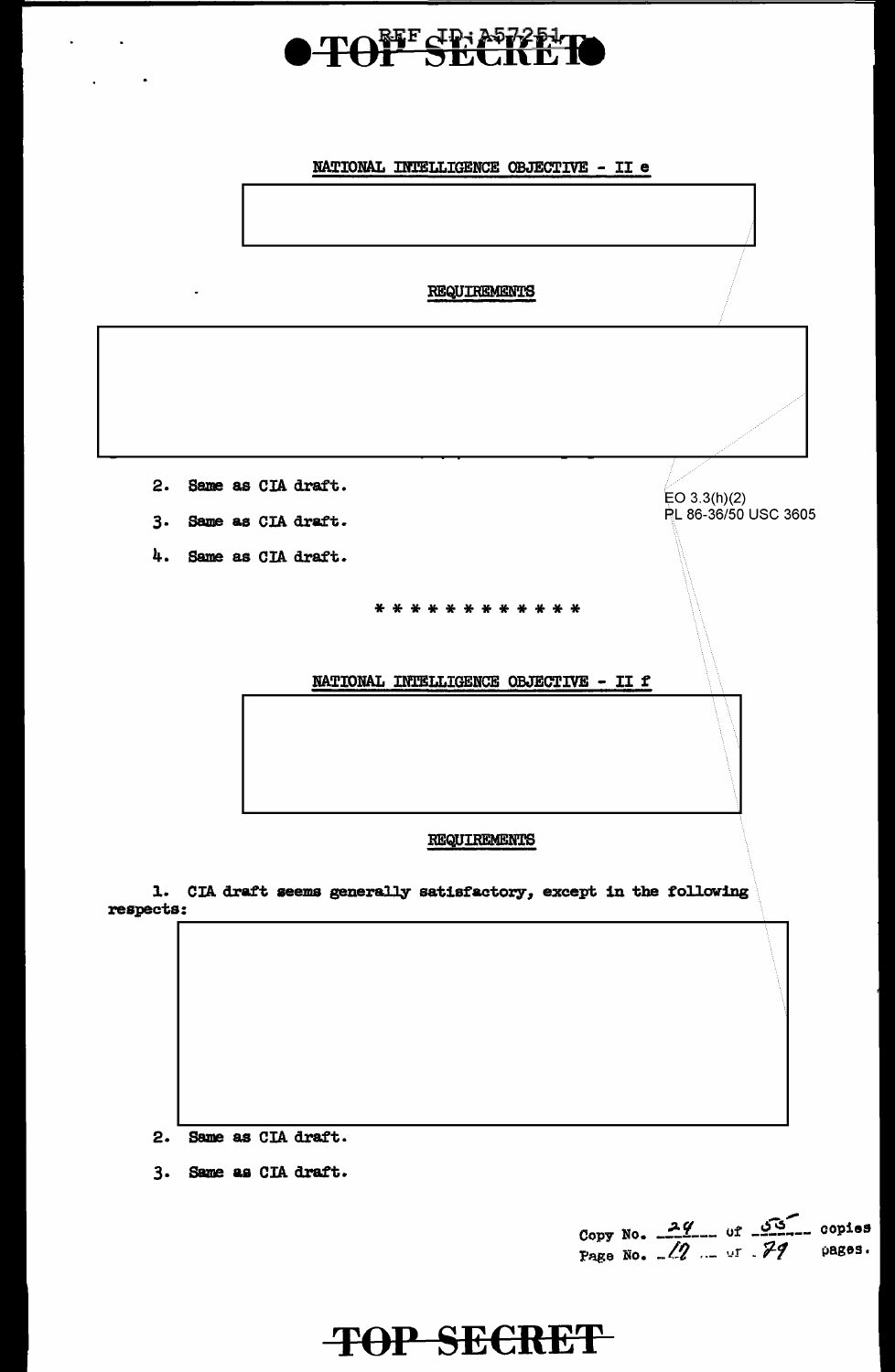## TOFF SECILE

NATIONAL INTELLIGENCE OBJECTIVE - II g REQUIREMENTS 1. Same as CIA draft. 2. Same as CIA draft.  $EO 3.3(h)(2)$ \* \* \* \* \* \* \* \* \* \* \* \* PL 86-36/50 USC 3605 NATIONAL INTELLIGENCE OBJECTIVE - II h REQUIREMENTS 1. Same as CIA draft, plus (h) policies or agreements which give privileges to USAF. \* \* \* \* \* \* \* \* \* \* \* \* NATIONAL INTELLIGENCE OBJECTIVE - II 1

#### REQUIREMENTS

- 1. Same as CIA draft.
- 2. Same as CIA draft.
- 3. Same as CIA draft.

Copy No.  $24$  of  $55$  copies<br>Page No.  $47$  of  $24$  pages.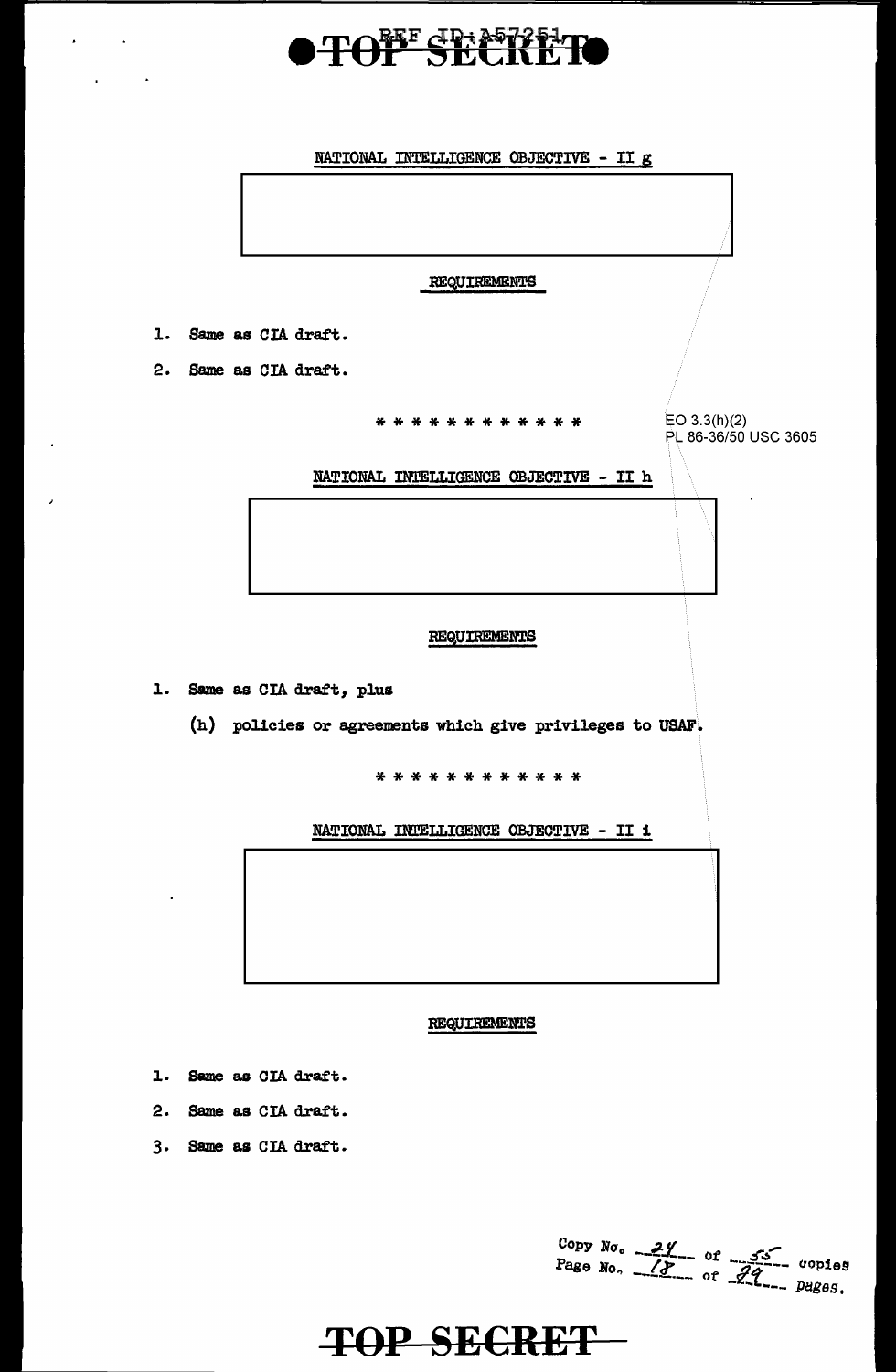

\* \* \* \* \* \* \* \* \* \* \* \*

4. Same as CIA draft.

ý

5. Same as CIA draft.

NATIONAL INTELLIGENCE OBJECTIVE - II j REQUIREMENTS 1. Same as CIA draft. EO  $3.3(h)(2)$ 2. Same as CIA draft. PL 86-36/50 USC 3605 3. Same as CIA draft. \* \* \* \* \* \* \* \* \* \* \* \* NATIONAL INTELLIGENCE OBJECTIVE - II k **REQUIREMENTS** 1. Same as CIA draft. 2. Same as CIA draft. 3. Same as CIA draft, plus at end of . sentence. 4. Same as CIA draft. 5. Same as CIA draft. 6. (a) through (e) same as CIA draft. Delete  $(f)$ .  $7.$ 

Copy No.  $29$  of  $33$  copies<br>Page No.  $19$  of  $29$  pages.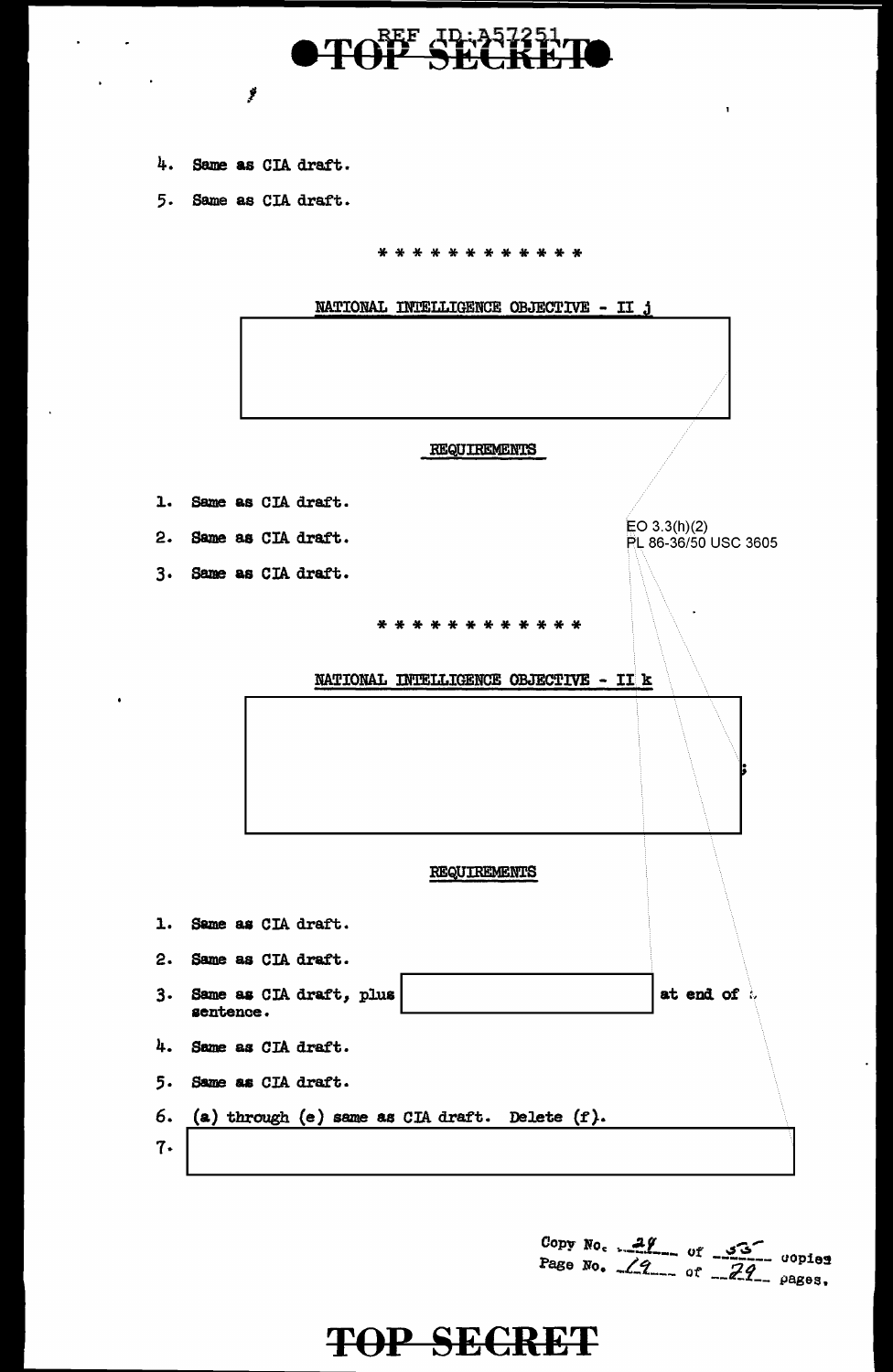

NATIONAL INTELLIGENCE OBJECTIVE - II 1

#### **REQUIREMENTS**

| 1. NOTE: CIA draft is generally satisfactory, except for items (a)<br><u>and</u> (g).                                                  |                                                                |
|----------------------------------------------------------------------------------------------------------------------------------------|----------------------------------------------------------------|
| Reference CIA draft. In the USAF view,<br>2.<br>NOTE:<br>Hence USAF requirements have already been stated under Objective<br>$T_{c}$ . |                                                                |
| 3. Same as CIA draft.<br>4. NOTE: Add to CIA draft, $"(c) $                                                                            | $E$ O 3.3(h)(2)<br>PL 86-36/50 USC 3605<br>and re-letter other |
| items accordingly.                                                                                                                     |                                                                |
|                                                                                                                                        |                                                                |
|                                                                                                                                        |                                                                |
| NATIONAL INTELLIGENCE OBJECTIVE - II m                                                                                                 |                                                                |
|                                                                                                                                        |                                                                |

#### REQUIREMENTS

- 1. Same as CIA draft.
- 2. Same as CIA draft.
- 3. Same as CIA draft.
- 4. Same as CIA draft.

Copy No. 24 or 55 copies<br>Page No. 20. uf 22 pages.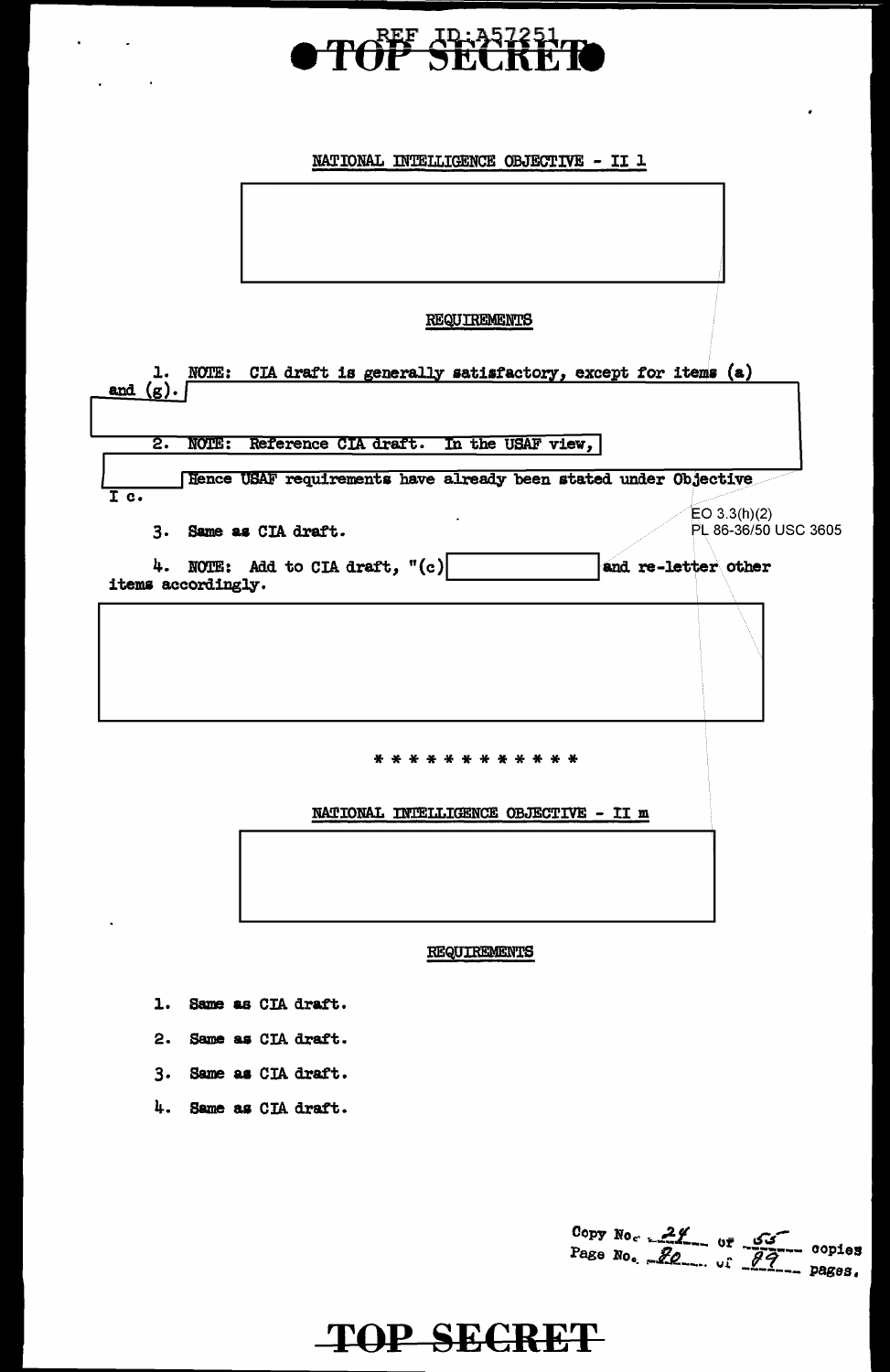# **BEF dP: 857253g**<br>H SECRET

 $\ddot{\phantom{1}}$ 

NATIONAL INTELLIGENCE OBJECTIVE - II n

#### **REQUIREMENTS**

 $\begin{array}{cc} & 1. & \text{NOTE:} \\ \text{and} & \text{(g)}. & \text{USAF} \end{array}$ CIA draft is generally satisfactory, except for items (a) ave been covered in Highest Priority Category.

**NOTE:** Reference CIA draft. In the USAF view,  $2<sub>1</sub>$ 3. NOTE: Add phrase at end of CIA draft. 4. Same as CIA draft.  $EO$  3.3(h)(2) \* \* \* \* \* \* \* \* \* \* \* \* PL 86-36/50 USC 3605 NATIONAL INTELLIGENCE OBJECTIVE - II O

#### **REQUIREMENTS**

- 1. Same as CIA draft.
- 2. Same as CIA draft.
- 3. Same as CIA draft.
- 4. Same as CIA draft.

Copy No.  $\frac{24}{\sqrt{2}}$  of  $\frac{33}{\sqrt{2}}$  copies<br>Page No.  $\frac{24}{\sqrt{2}}$  of  $\frac{33}{\sqrt{2}}$  pages.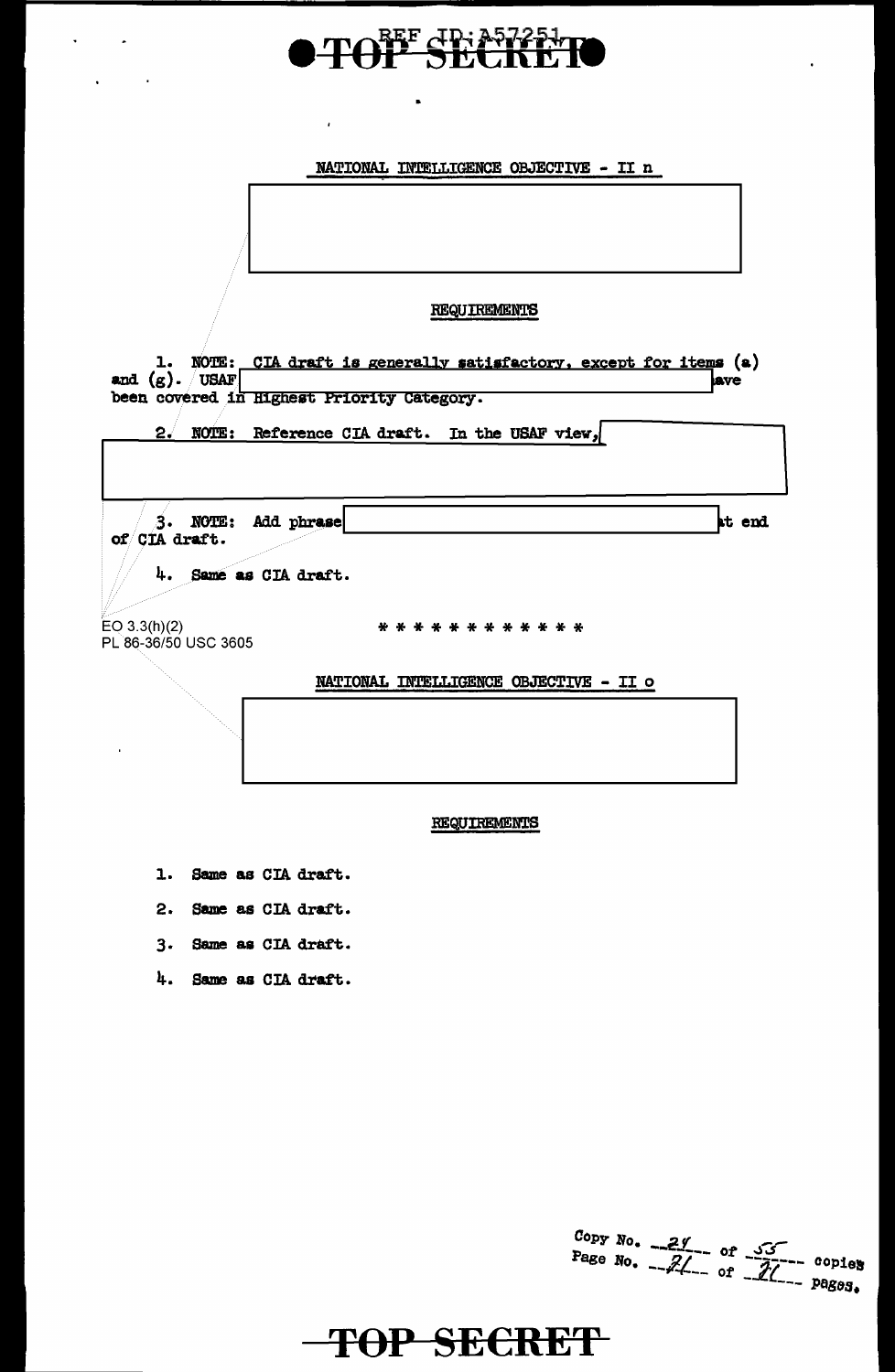# **OTOFF SECRET**

 $\ddot{\phantom{a}}$ 

 $\ddot{\phantom{a}}$ 

 $\ddot{\cdot}$ l:

 $\ddot{\phantom{0}}$ 

L.

 $\hat{\mathcal{A}}$ 

 $\overline{a}$ 

|    | NATIONAL INTELLIGENCE OBJECTIVE - II p                                                                                                                                                                                                                                                                                           |
|----|----------------------------------------------------------------------------------------------------------------------------------------------------------------------------------------------------------------------------------------------------------------------------------------------------------------------------------|
|    |                                                                                                                                                                                                                                                                                                                                  |
|    |                                                                                                                                                                                                                                                                                                                                  |
|    |                                                                                                                                                                                                                                                                                                                                  |
|    | <b>REQUIREMENTS</b>                                                                                                                                                                                                                                                                                                              |
| ı. | Same as CIA draft.                                                                                                                                                                                                                                                                                                               |
| 2. | NOTE: Add to end of CIA version the phrase                                                                                                                                                                                                                                                                                       |
|    | Same as CIA draft.                                                                                                                                                                                                                                                                                                               |
| 3. |                                                                                                                                                                                                                                                                                                                                  |
|    | * *                                                                                                                                                                                                                                                                                                                              |
|    |                                                                                                                                                                                                                                                                                                                                  |
|    | NATIONAL INTELLIGENCE OBJECTIVE - II q                                                                                                                                                                                                                                                                                           |
|    |                                                                                                                                                                                                                                                                                                                                  |
|    |                                                                                                                                                                                                                                                                                                                                  |
|    | EO 3.3(h)(2)<br><b>REQUIREMENTS</b><br>PL 86-36/50 USC 3605                                                                                                                                                                                                                                                                      |
| ı. | Same as CIA draft.                                                                                                                                                                                                                                                                                                               |
| 2. | Same as CIA draft.                                                                                                                                                                                                                                                                                                               |
|    |                                                                                                                                                                                                                                                                                                                                  |
|    | Although Air Force intelligence analysts could use to<br>NOTE:<br>advantage the information outlined in these two requirements,<br>there is considerable reason to question whether II q properly<br>belongs in a list of priority COMINT objectives. Other sources<br>presumably could supply much of the required information. |
|    | * * * * * * * * * * * *                                                                                                                                                                                                                                                                                                          |
|    | NATIONAL INTELLIGENCE OBJECTIVE - II r                                                                                                                                                                                                                                                                                           |

Copy No. 21 of  $\frac{55}{24}$  copies<br>Page No. 22 of 24 pages.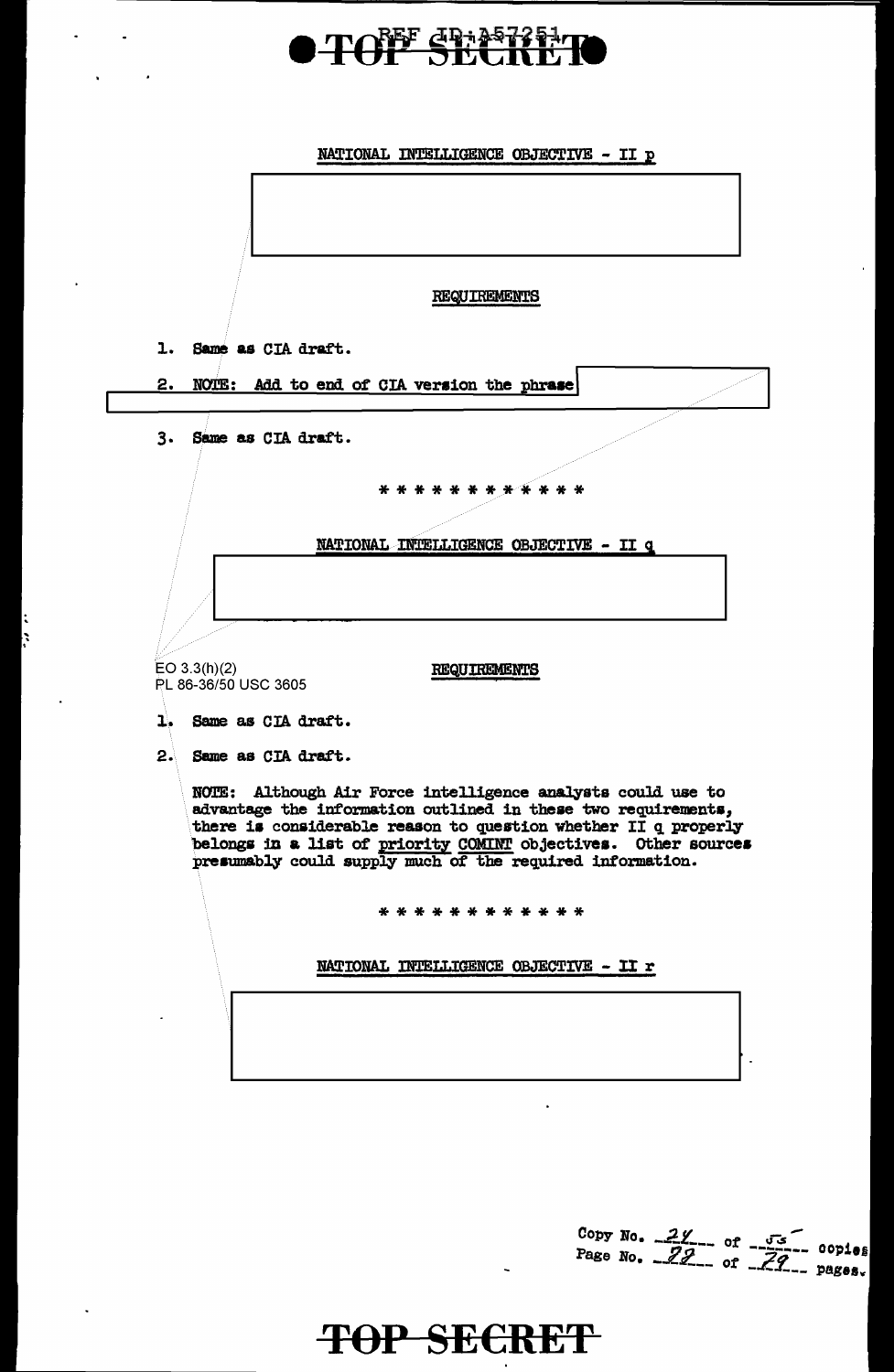

#### **REQUIREMENTS**

- 1. Same as CIA draft.
- 2. Same as CIA draft.

\* \* \* \* \* \* \* \* \* \* \* \*

 $EO 3.3(h)(2)$ PL 86-36/50 USC 3605

NATIONAL INTELLIGENCE OBJECTIVE - II s



1. Same as CIA draft.

\* \* \* \* \* \* \* \* \* \* \* \*

#### NATIONAL INTELLIGENCE OBJECTIVE - II t

 $EO 3.3(h)(2)$ PL 86-36/50 USC 3605

#### **REQUIREMENTS**

- 1. Same as CIA draft.
- Same as CIA draft.  $2.$
- 3. Same as CIA draft.
- 4. Same as CIA draft.

Copy No.  $22$  of  $\frac{55}{27}$  copies<br>Page No.  $\overline{22}$  of  $\overline{27}$  phges.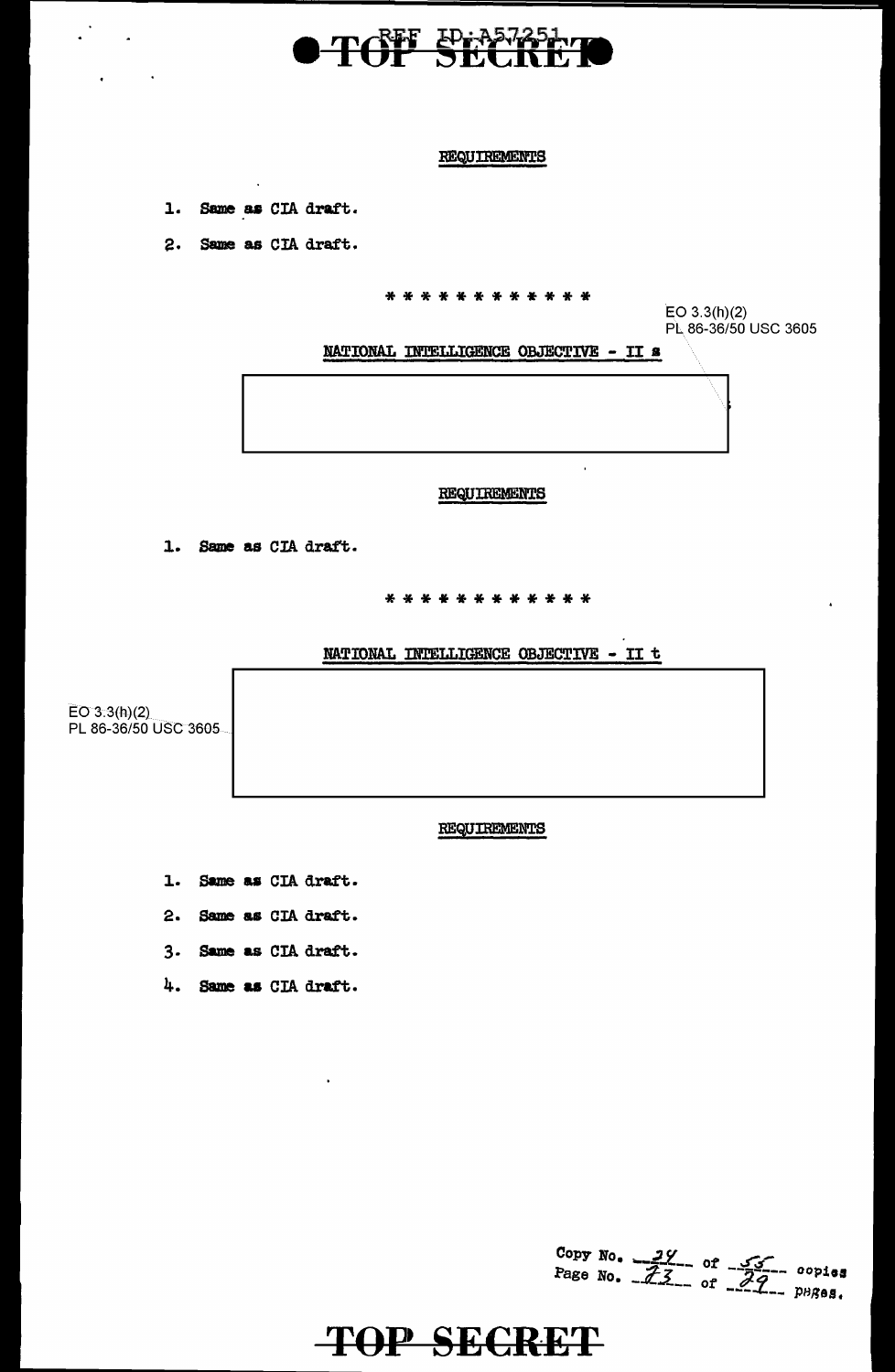## TOF SECRET

 $\bullet$ 





Copy No.  $24$  of  $32$  copies<br>Page No.  $24$  of  $24$  pages.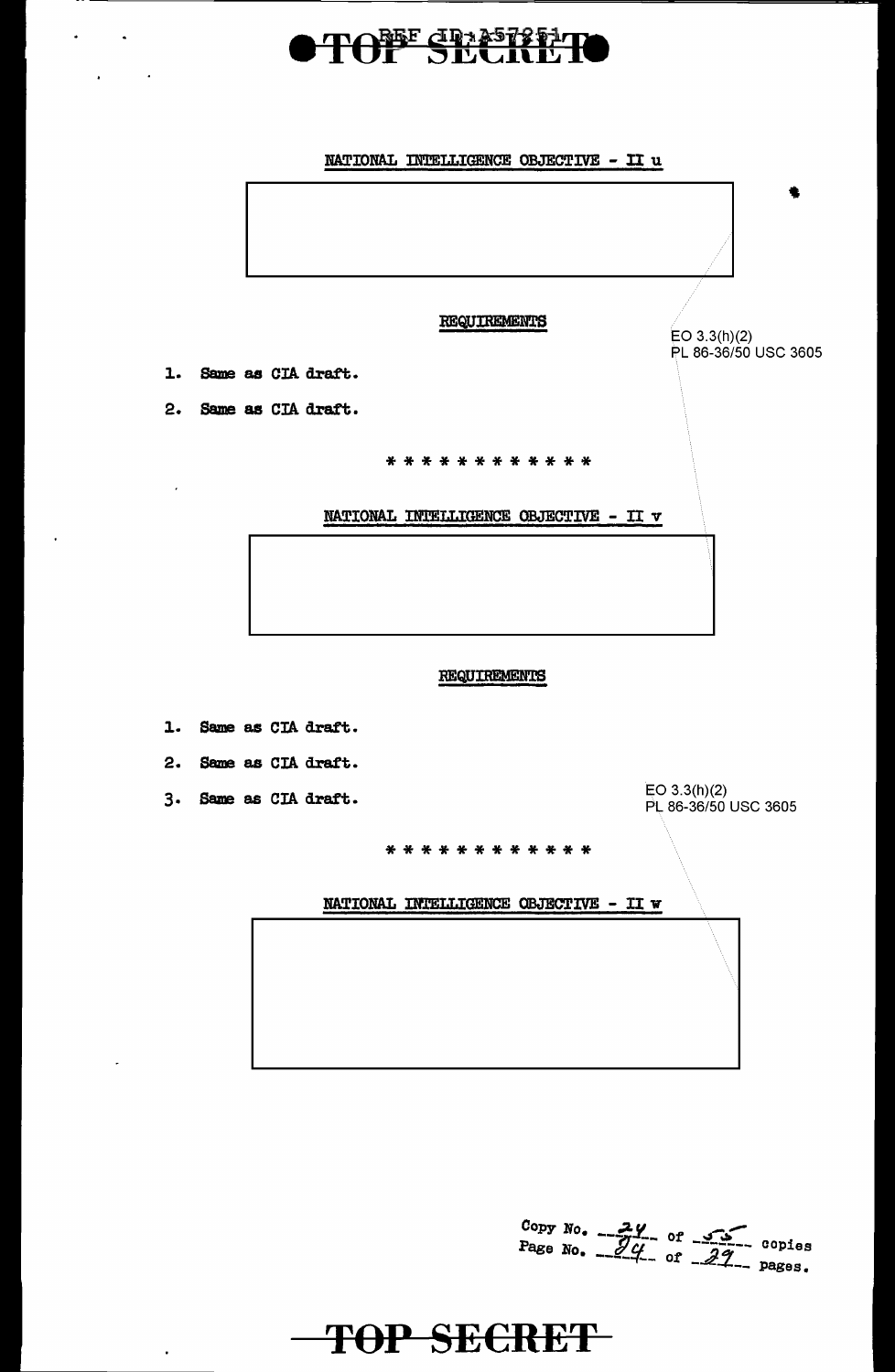

#### REQUIREMENTS

1. Same as CIA draft.

l,

 $\sim$ 

- 2. Same as CIA draft.
- 3. Same as CIA draft.
- 4. Same as CIA draft.
- 5. Same as CIA draft.

 $\mathbf{A}^{\prime}$ 

Copy No.  $24$  of  $-66$  copies<br>Page No.  $22$  of  $22$  pages.

 $\ddot{\phantom{0}}$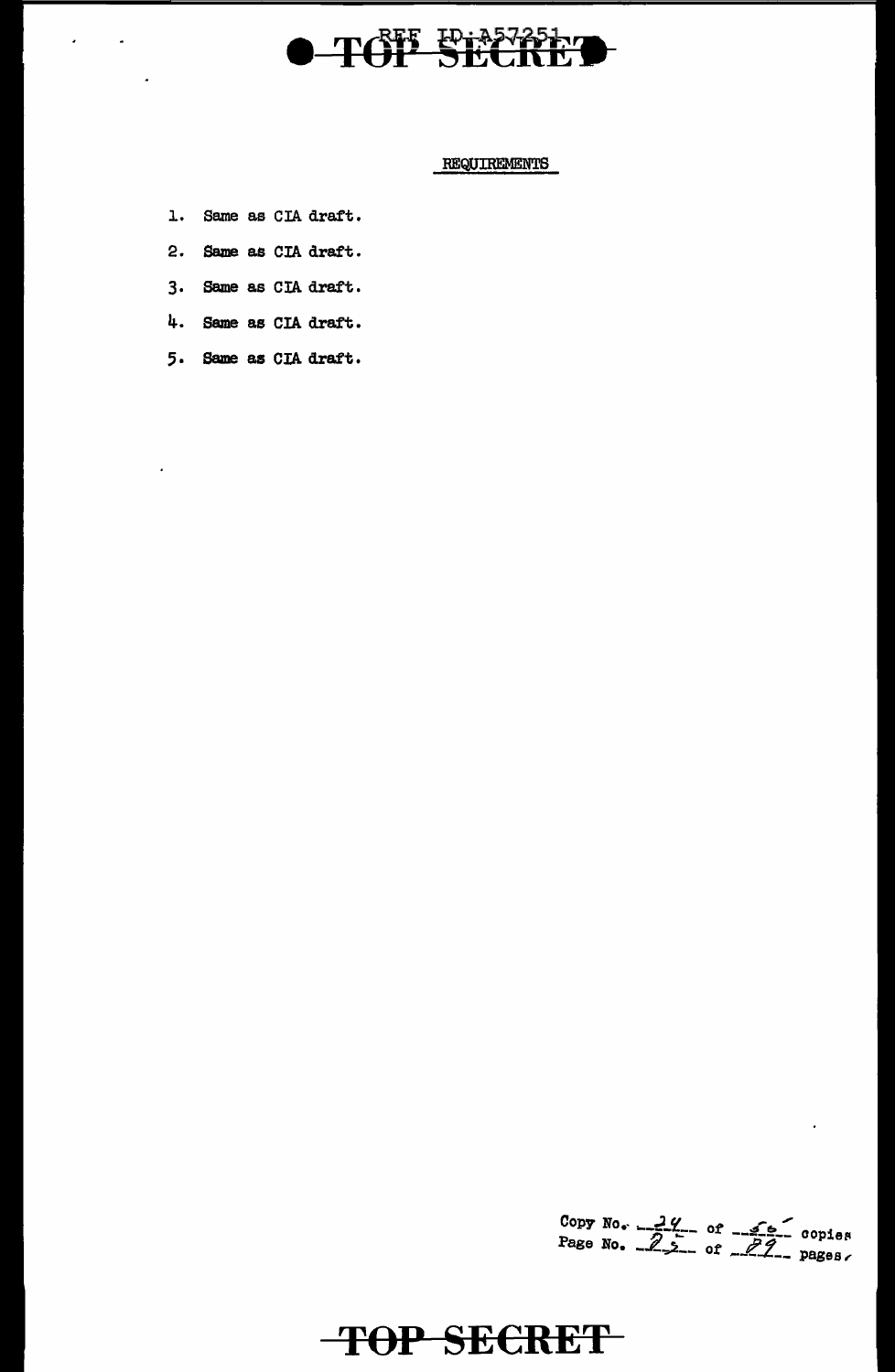## **NEE CRASTICAL**



Copy No.  $24$  of  $35$  copiet<br>Page No.  $24$  of  $24$  pages.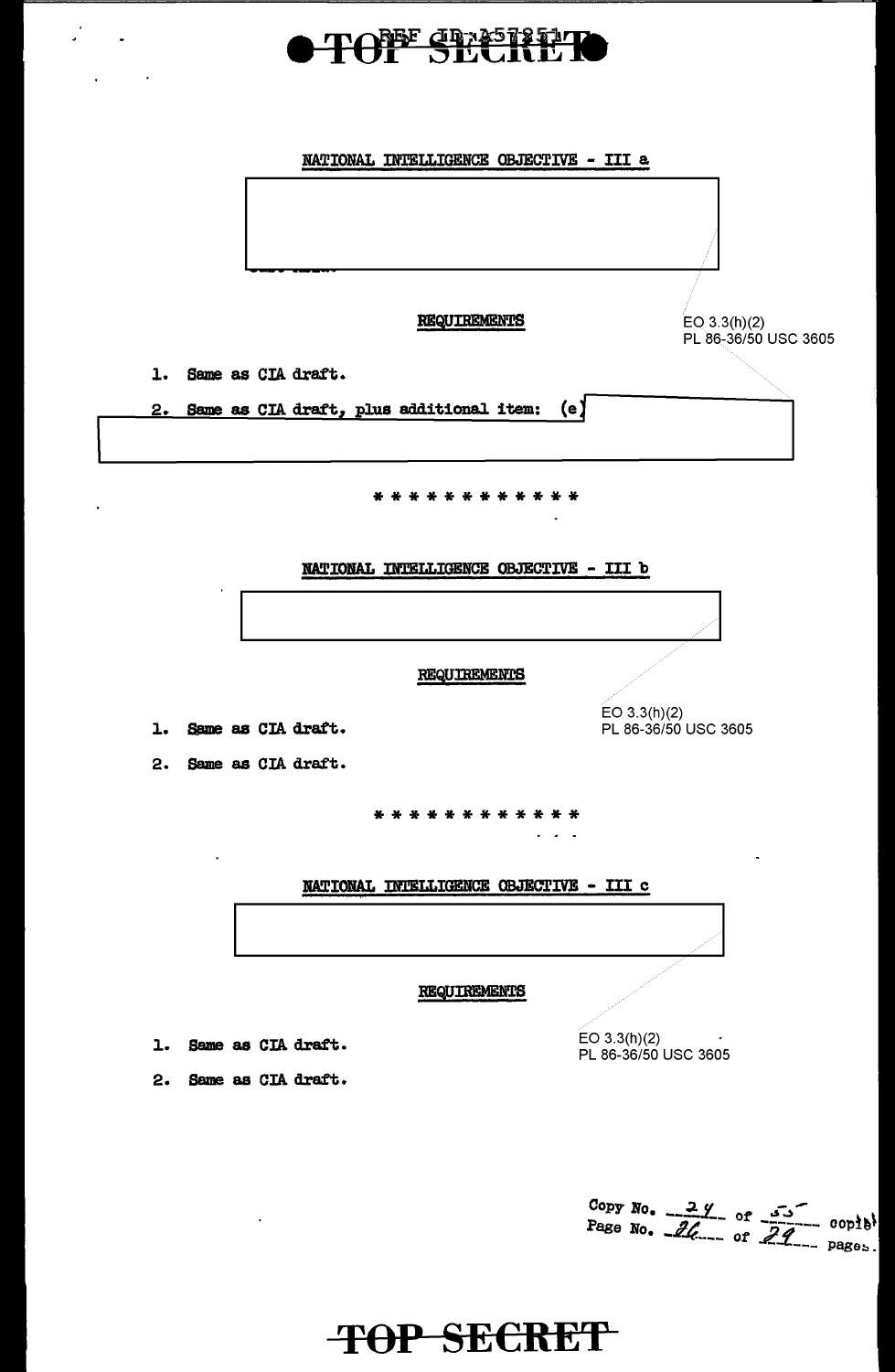

#### NATIONAL INTELLIGENCE OBJECTIVE - III d



1. Same as CIA draft.

1

2. Same as CIA draft.

Copy No.  $\frac{2y}{22}$  or  $\frac{55}{2}$  copies<br>Page No.  $\frac{27}{2}$  of  $\frac{27}{27}$  pages.

 $\overline{a}$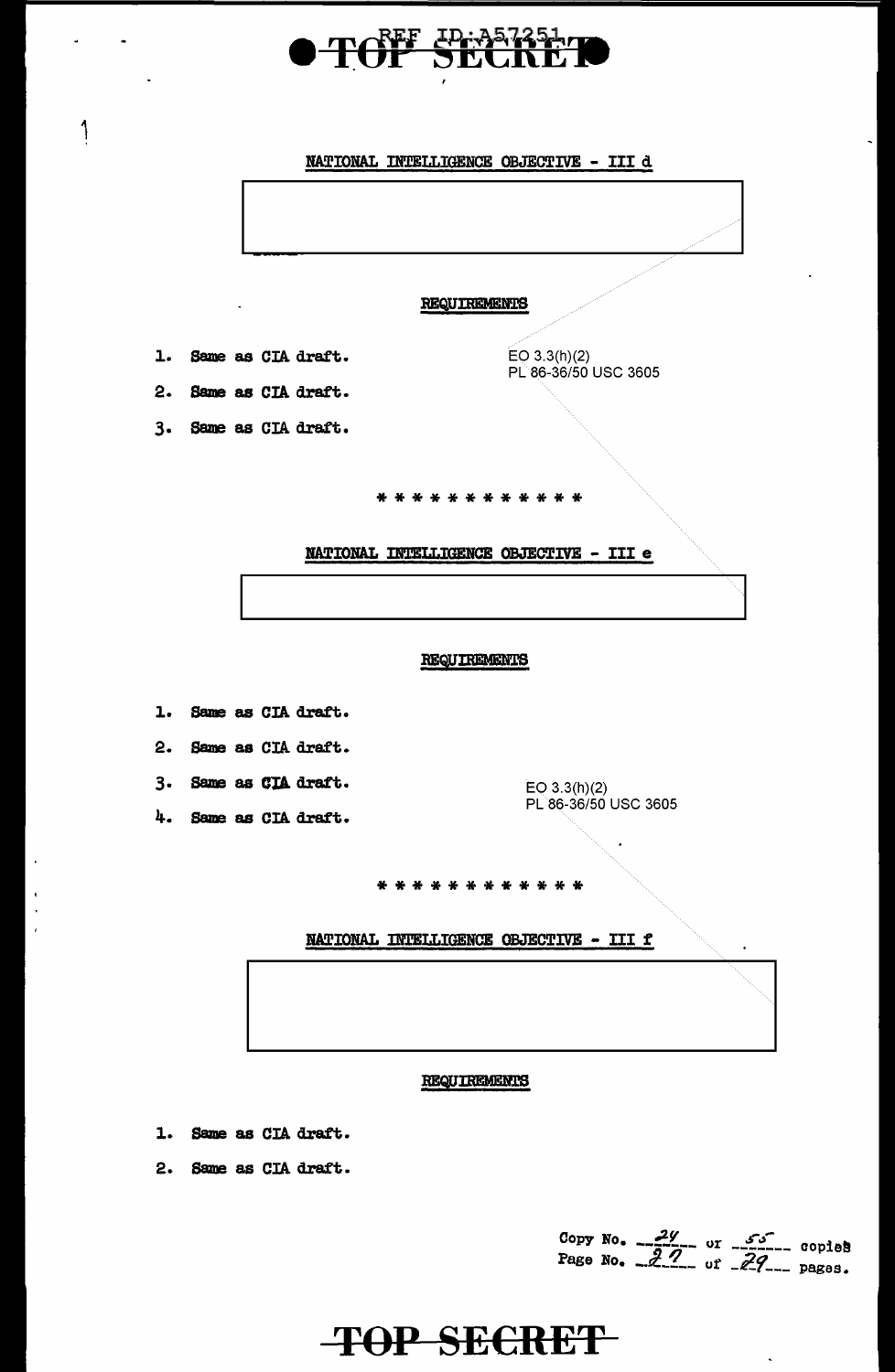

#### NATIONAL INTELLIGENCE OBJECTIVE - III g

#### **REQUIREMENTS**



1. Same as CIA draft.

 $\sim$ 

- 2. Same as CIA draft.
- 3. Same as CIA draft.

Copy No.  $24$  or  $33$  copi